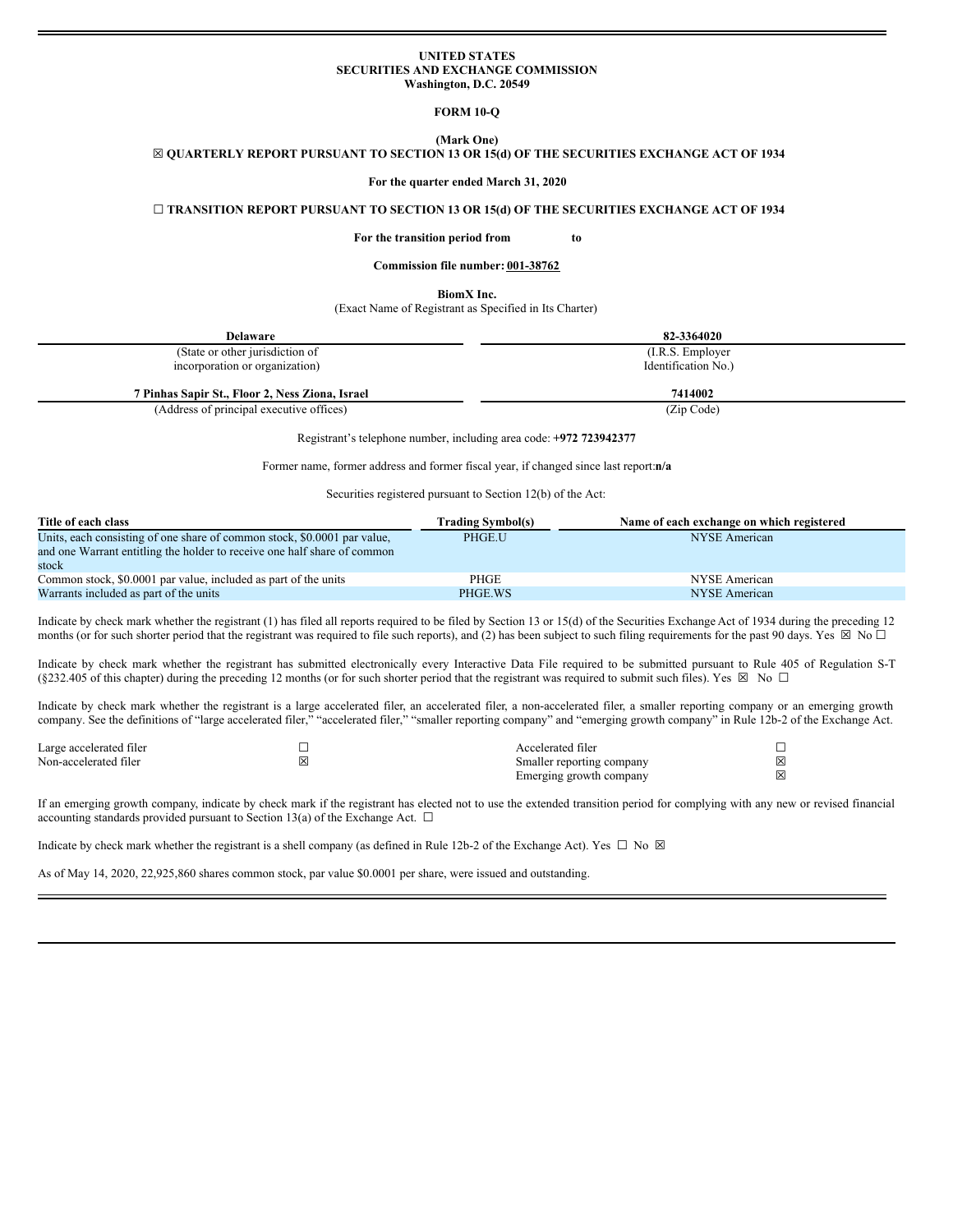# **BIOMX INC.**

#### **FORM 10-Q FOR THE QUARTER ENDED MARCH 31, 2020 TABLE OF CONTENTS**

|                                                                                               | Page |
|-----------------------------------------------------------------------------------------------|------|
| Part I. Financial Information                                                                 |      |
| Item 1. Financial Statements                                                                  |      |
| <b>Condensed Consolidated Balance Sheets (unaudited)</b>                                      |      |
| Condensed Consolidated Statements of Operations (unaudited)                                   |      |
| Condensed Consolidated Statements of Shareholders' Equity (unaudited)                         |      |
| Condensed Consolidated Statements of Cash Flows (unaudited)                                   |      |
| Notes to Condensed Consolidated Financial Statements                                          | 8    |
| Item 2. Management's Discussion and Analysis of Financial Condition and Results of Operations |      |
| Item 3. Quantitative and Qualitative Disclosures About Market Risk                            | 25   |
| Item 4. Controls and Procedures                                                               | 25   |
|                                                                                               |      |
| Part II. Other Information                                                                    | 26   |
| Item 1. Legal Proceedings                                                                     | 26   |
| Item 1A. Risk Factors                                                                         | 26   |
| Item 2. Unregistered Sales of Equity Securities and Use of Proceeds                           | 26   |
| Item 3. Defaults Upon Senior Securities                                                       | 26   |
| Item 4. Mine Safety Disclosures                                                               | 26   |
| Item 5. Other Information                                                                     | 26   |
| Item 6. Exhibits                                                                              | 26   |
| Part III. Signatures                                                                          | 27   |

i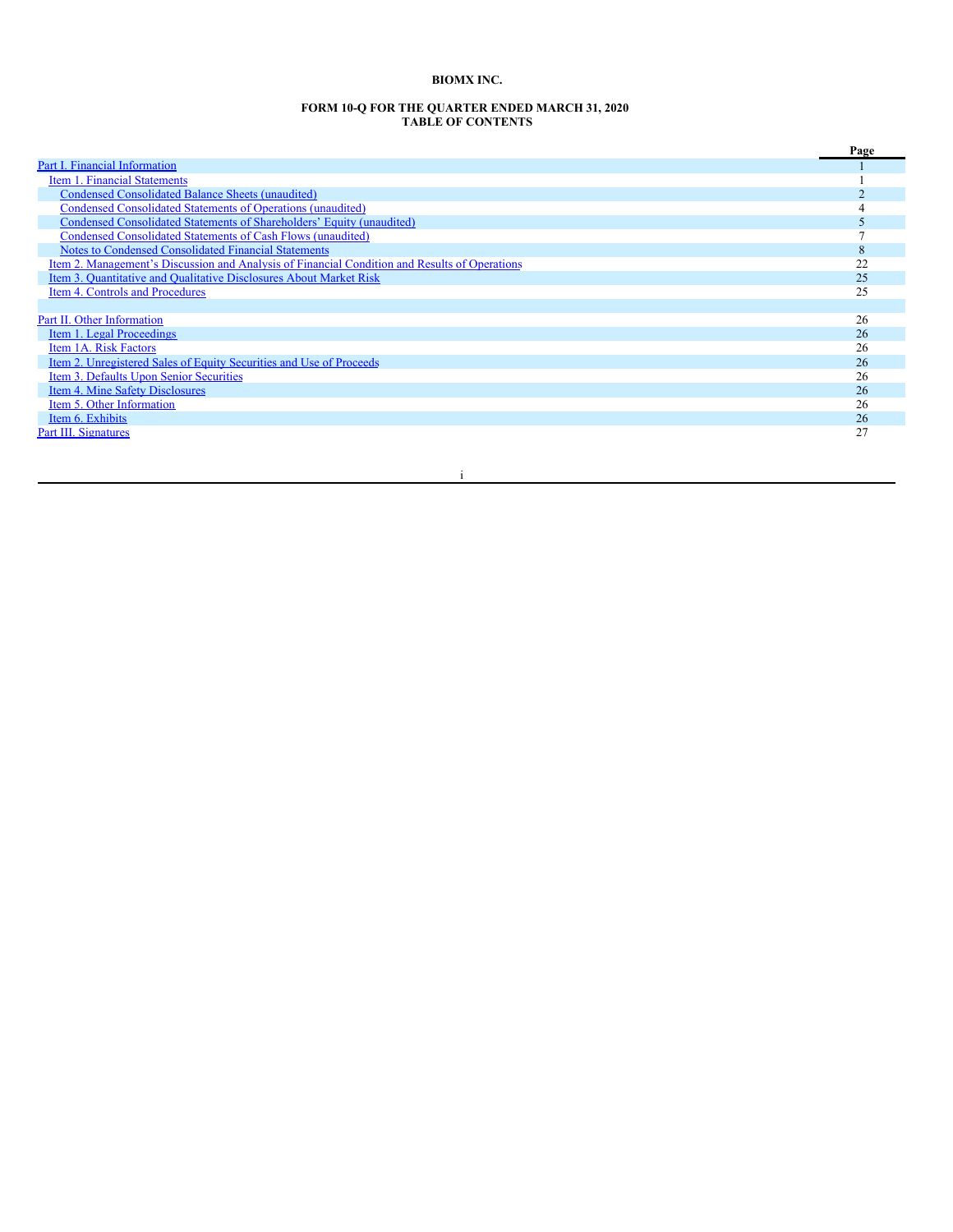## **CAUTIONARY STATEMENT REGARDING FORWARD-LOOKING INFORMATION**

This quarterly report on Form 10-Q (the "Quarterly Report") includes "forward-looking statements" within the meaning of Section 27A of the Securities Act and Section 21E of the Exchange Act. These statements include words such as "expect," "believe," "anticipate," "intend," "estimate," "seek" and variations and similar words and expressions are intended to identify such forward-looking statements. However, you should understand that these statements are not guarantees of performance or results, and there are a number of risks, uncertainties and other important factors that could cause our actual results to differ materially from those expressed in the forward-looking statements, including, among others: our limited operating history; the ability to generate revenues, and raise sufficient financing to meet working capital requirements; the unpredictable timing and cost associated with our approach to developing product candidates using phage technology; the U.S. Food and Drug Administration's ("FDA") classification of our BX001 product candidate as a drug or cosmetic and the impact of changing regulatory requirements on our ability to develop and commercialize BX001; obtaining FDA acceptance of any non-U.S. clinical trials of product candidates; the ability to pursue and effectively develop new product opportunities and acquisitions and to obtain value from such product opportunities and acquisitions; penalties and market withdrawal associated with any unanticipated problems with product candidates and failure to comply with labeling and other restrictions; expenses associated with compliance with ongoing regulatory obligations and successful continuing regulatory review; market acceptance of our product candidates and ability to identify or discover additional product candidates; our ability to obtain high titers for specific phage cocktails necessary for preclinical and clinical testing; the availability of specialty raw materials; the ability of our product candidates to demonstrate requisite safety and tolerability for cosmetics, safety and efficacy for drug products, or safety, purity and potency for biologics without causing adverse effects; the success of expected future advanced clinical trials of our product candidates; our ability to obtain required regulatory approvals; our ability to enroll patients in clinical trials and achieve anticipated development milestones when expected; delays in developing manufacturing processes for our product candidates; competition from similar technologies, products that are more effective, safer or more affordable than our product candidates or products that obtain marketing approval before our product candidates; the impact of unfavorable pricing regulations, third-party reimbursement practices or health care reform initiatives on our ability to sell product candidates or therapies profitably; protection of our intellectual property rights and compliance with the terms and conditions of current and future licenses with third parties; infringement on the intellectual property rights of third parties and claims for remuneration or royalties for assigned service invention rights; our ability to acquire, in-license or use proprietary rights held by third parties necessary to our product candidates or future development candidates; ethical, legal and social concerns about synthetic biology and genetic engineering that may adversely affect market acceptance of our product candidates; reliance on third-party collaborators; our ability to manage the growth of the business; our ability to attract and retain key employees or to enforce the terms of noncompetition agreements with employees; the failure to comply with applicable laws and regulations; potential security breaches, including cybersecurity incidents; political, economic and military instability in the State of Israel; and other factors discussed in our Annual Report on Form 10-K for the fiscal year ended December 31, 2019 (the "2019 Annual Report").

For a detailed discussion of these and other risks, uncertainties and factors, see Part I, Item 1A— "Risk Factors" of our 2019 Annual Report. All forward-looking statements contained in this Quarterly Report speak only as of the date hereof. We undertake no obligation to publicly update or revise any forward-looking statements. Comparisons of results between current and prior periods are not intended to express any future trends, or indications of future performance, and should be viewed only as historical data.

## ii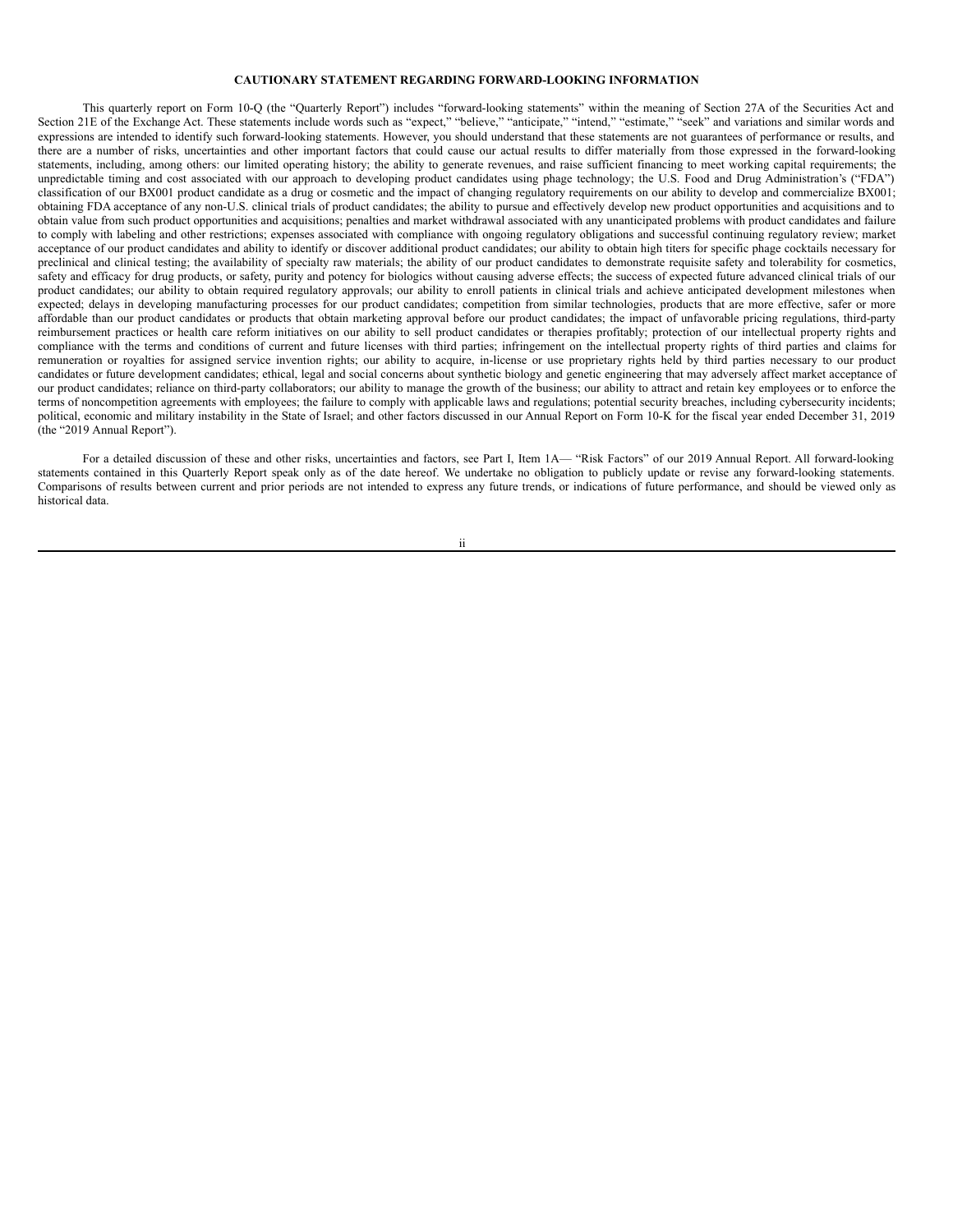# <span id="page-3-0"></span>**PART I - FINANCIAL INFORMATION**

# <span id="page-3-1"></span>**Item 1. Financial Statements**

# **INDEX TO FINANCIAL STATEMENTS**

|                                                                                                                            | Page             |
|----------------------------------------------------------------------------------------------------------------------------|------------------|
| Interim Consolidated Balance Sheets as of March 31, 2020 and December 31, 2019 (unaudited)                                 | $F-2-F-3$        |
| Interim Consolidated Statements of Operations for the Three Months Ended March 31, 2020 and 2019 (unaudited)               | $F-4$            |
| Interim Consolidated Statements of Shareholders' Equity for the period ended March 31, 2020 and March 31, 2019 (unaudited) | $F-5-F-6$        |
| Interim Consolidated Statements of Cash Flows for the three Months Ended March 31, 2020 and 2019 (unaudited)               | $F-7$            |
| Notes to Interim Consolidated Financial Statements                                                                         | $F - 8 - F - 21$ |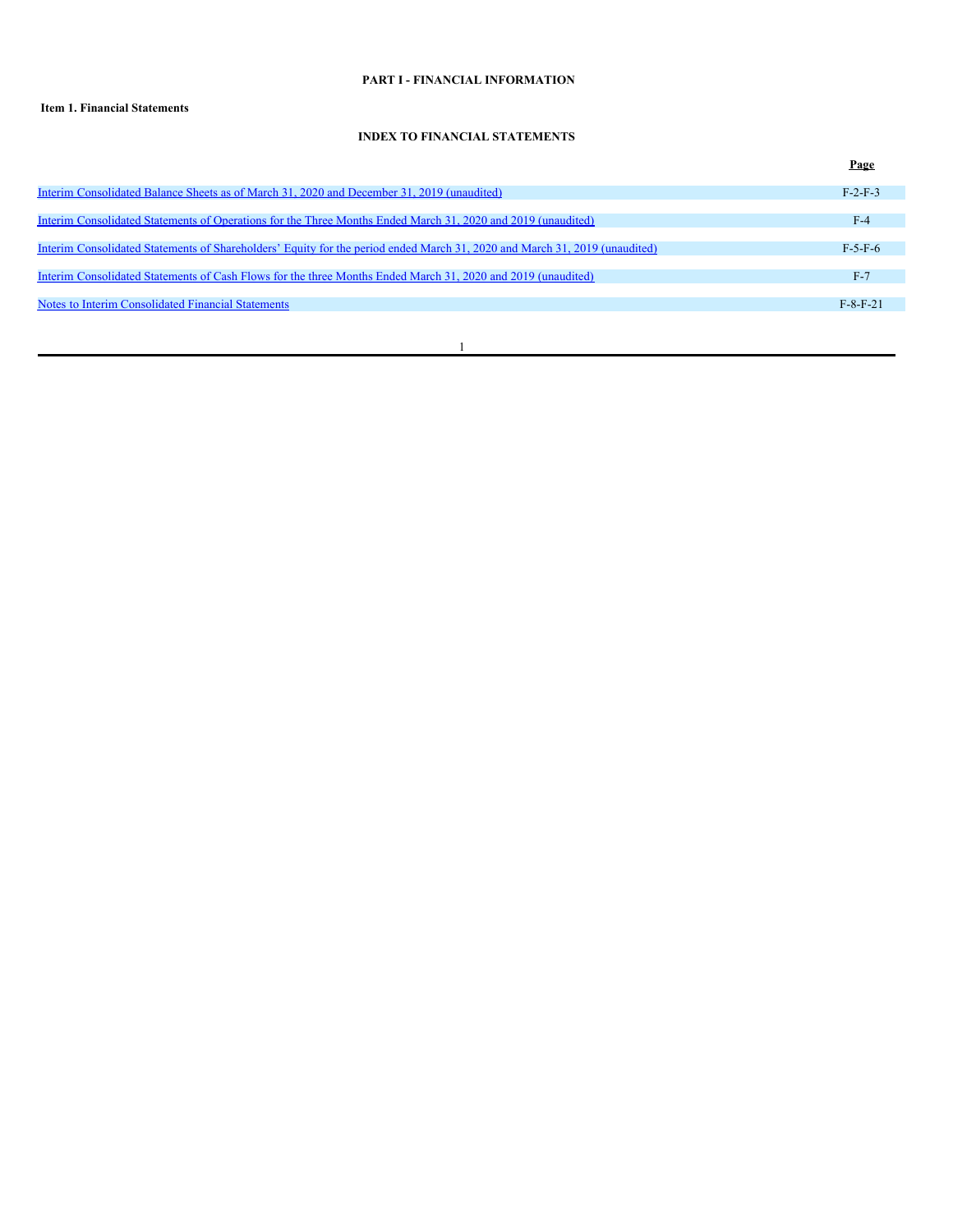## <span id="page-4-0"></span>**BIOMX INC** (formerly known as Chardan Healthcare Acquisition Corp) **INTERIM CONSOLIDATED BALANCE SHEETS**(unaudited) **USD in thousands except share data**

|                                                                                                                                   |             | As of          |                      |  |
|-----------------------------------------------------------------------------------------------------------------------------------|-------------|----------------|----------------------|--|
| <b>ASSETS</b>                                                                                                                     | <b>Note</b> | March 31, 2020 | December 31,<br>2019 |  |
| <b>Current assets</b>                                                                                                             |             |                |                      |  |
| Cash and cash equivalents                                                                                                         |             | 65,292         | 72,256               |  |
| Restricted cash                                                                                                                   |             | 149            | 154                  |  |
| Short-term deposits                                                                                                               | 3           | 10,052         | 10,003               |  |
| Related parties                                                                                                                   | 9           |                | 50                   |  |
| Other current assets                                                                                                              |             | 1,680          | 2,068                |  |
| Total current assets                                                                                                              |             | 77,173         | 84,531               |  |
|                                                                                                                                   |             |                |                      |  |
|                                                                                                                                   |             |                | 5                    |  |
|                                                                                                                                   |             | 2,039          | 1,881                |  |
|                                                                                                                                   | 6           | 4,177          | 4,556                |  |
|                                                                                                                                   | 4           | 1,066          | 1,148                |  |
| Total non-current assets                                                                                                          |             | 7,287          | 7,590                |  |
|                                                                                                                                   |             |                | 92,121               |  |
| Lease deposit<br>Property and equipment, net<br>In-process research and development ("R&D")<br>Operating lease right-of-use asset |             | 5<br>84,460    |                      |  |

**The accompanying notes are an integral part of these interim consolidated financial statements.**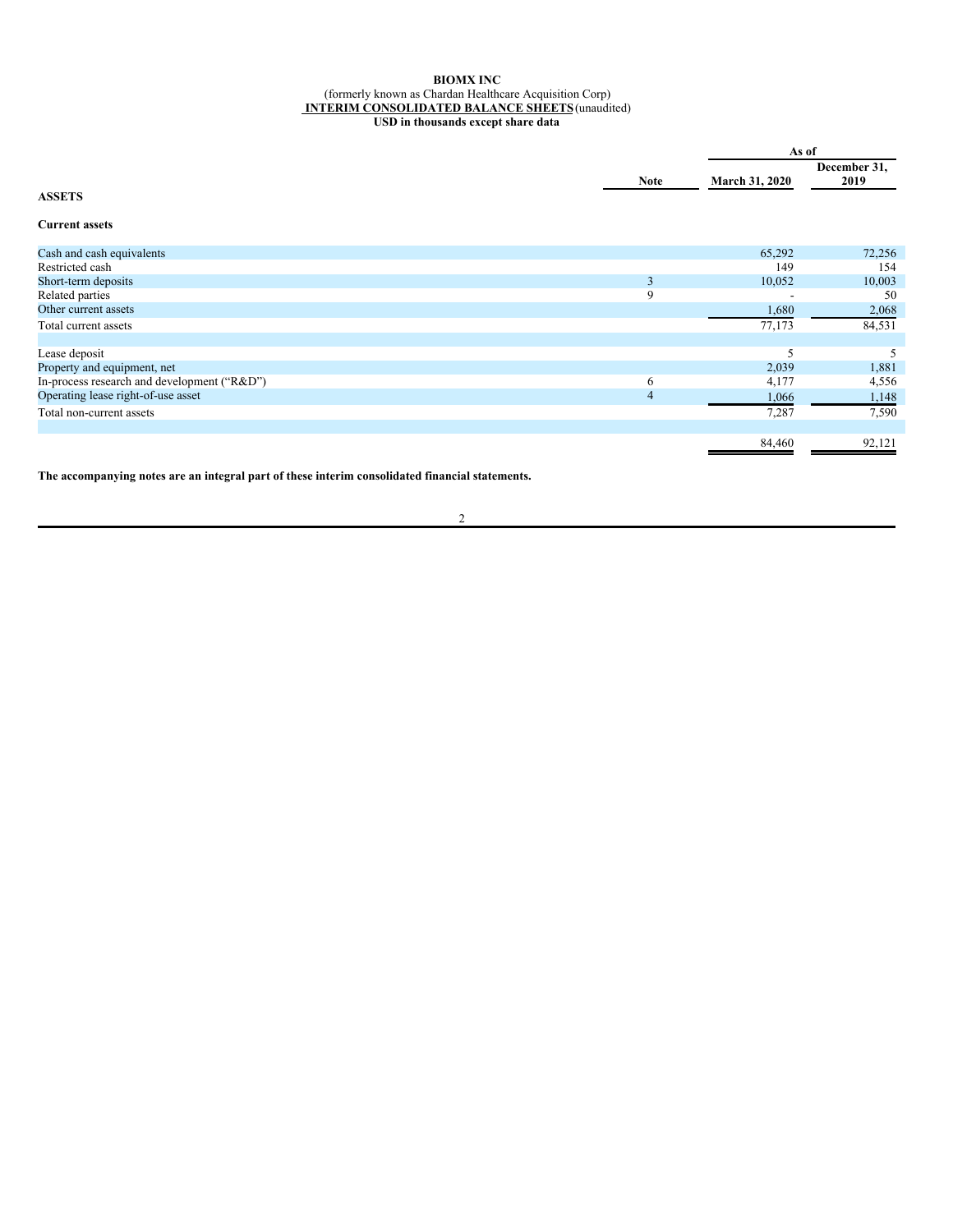# **BIOMX INC**

# (formerly known as Chardan Healthcare Acquisition Corp)

**INTERIM CONSOLIDATED BALANCE SHEETS** (unaudited) **(USD in thousands, except share and per share data)**

|                                                                                                                                                                                                                                                                                                    |                | As of             |                      |  |
|----------------------------------------------------------------------------------------------------------------------------------------------------------------------------------------------------------------------------------------------------------------------------------------------------|----------------|-------------------|----------------------|--|
|                                                                                                                                                                                                                                                                                                    | <b>Note</b>    | March 31,<br>2020 | December 31,<br>2019 |  |
| <b>LIABILITIES AND SHAREHOLDERS' EQUITY</b>                                                                                                                                                                                                                                                        |                |                   |                      |  |
| <b>Current liabilities</b>                                                                                                                                                                                                                                                                         |                |                   |                      |  |
| Trade account payables                                                                                                                                                                                                                                                                             |                | 1,340             | 3,253                |  |
| Other account payables                                                                                                                                                                                                                                                                             |                | 2,380             | 2,596                |  |
| Current portion of lease liabilities                                                                                                                                                                                                                                                               | $\overline{4}$ | 361               | 375                  |  |
| Total current liabilities                                                                                                                                                                                                                                                                          |                | 4,081             | 6,224                |  |
| <b>Non-current liabilities</b>                                                                                                                                                                                                                                                                     |                |                   |                      |  |
| Lease liabilities – net of current portion                                                                                                                                                                                                                                                         | $\overline{4}$ | 740               | 856                  |  |
| Contingent liabilities                                                                                                                                                                                                                                                                             | 5              | 641               | 585                  |  |
| Total non-current liabilities                                                                                                                                                                                                                                                                      |                | 1,381             | 1,441                |  |
| <b>Commitments and Contingent Liabilities</b>                                                                                                                                                                                                                                                      |                |                   |                      |  |
| <b>Shareholders' equity</b>                                                                                                                                                                                                                                                                        |                |                   |                      |  |
|                                                                                                                                                                                                                                                                                                    | 8              |                   |                      |  |
| Common stock, \$0.0001 par value ("Ordinary Shares"); Authorized -60,000,000 shares as of March 31, 2020 and<br>December 31, 2019. Issued - 22,925,860 as of March 31, 2020 and December 31, 2019. Outstanding - 22,920,160<br>shares as of March 31, 2020 and 22,862,835 as of December 31, 2019. |                | $\overline{2}$    | 2                    |  |
|                                                                                                                                                                                                                                                                                                    |                |                   |                      |  |
| Additional paid in capital                                                                                                                                                                                                                                                                         |                | 127,069           | 126,626              |  |
| Accumulated deficit                                                                                                                                                                                                                                                                                |                | (48,073)          | (42, 172)            |  |
| Total shareholders' equity                                                                                                                                                                                                                                                                         |                | 78,998            | 84,456               |  |
|                                                                                                                                                                                                                                                                                                    |                |                   |                      |  |
|                                                                                                                                                                                                                                                                                                    |                | 84,460            | 92.121               |  |

(\*) Less than \$1 thousand

**The accompanying notes are an integral part of these interim consolidated financial statements.**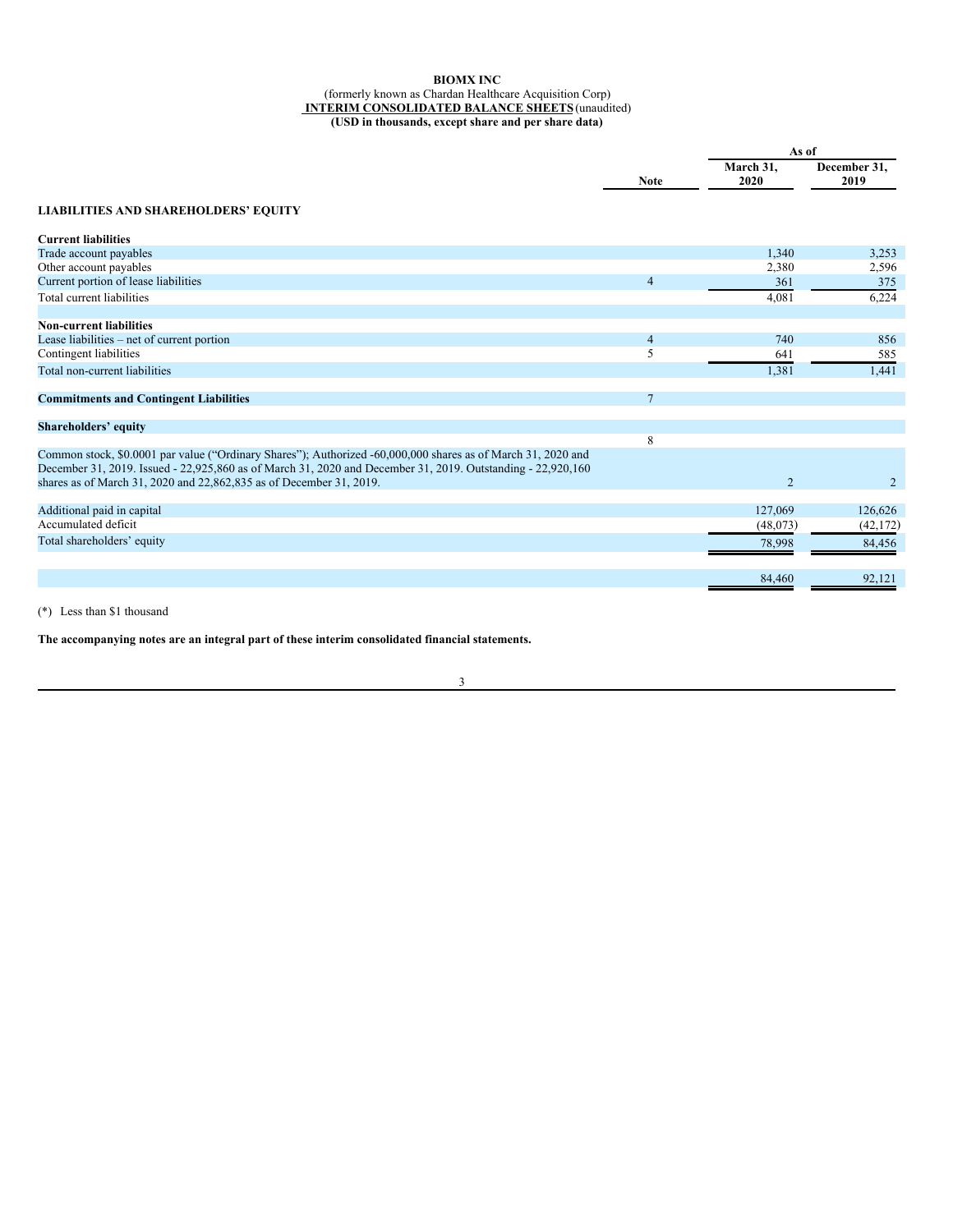### <span id="page-6-0"></span>**BIOMX INC** (formerly known as Chardan Healthcare Acquisition Corp) **INTERIM CONSOLIDATED STATEMENTS OF OPERATIONS**(unaudited) **(USD in thousands, except share and per share data)**

|                                                                           | <b>Note</b> | Three months ended<br>March 31. |           |  |
|---------------------------------------------------------------------------|-------------|---------------------------------|-----------|--|
|                                                                           |             | 2020                            | 2019      |  |
| Research and development ("R&D") expenses, net                            |             | 3,908                           | 2,743     |  |
| General and administrative expenses                                       |             | 2,058                           | 981       |  |
| <b>Operating Loss</b>                                                     |             | 5,966                           | 3,724     |  |
| Finance income, net                                                       |             | (65)                            | (499)     |  |
| <b>Net Loss</b>                                                           |             | 5,901                           | 3,225     |  |
| Basic and diluted loss per Ordinary Shares                                | 10          | 0.26                            | 2.20      |  |
| Weighted average number of Ordinary Shares outstanding, basic and diluted |             | 22,897,723                      | 2,005,043 |  |

**The accompanying notes are an integral part of these interim consolidated financial statements.**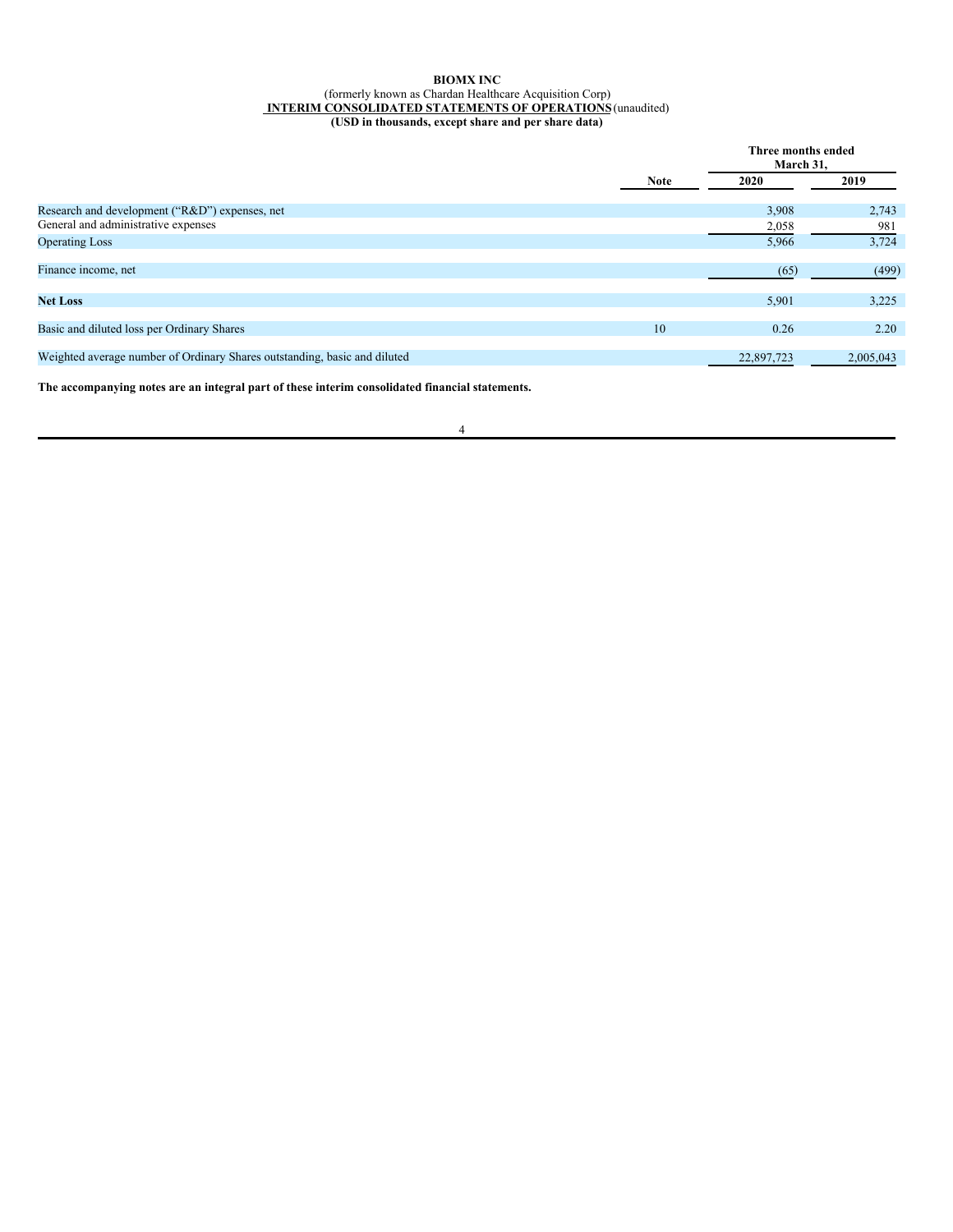## <span id="page-7-0"></span>**BIOMX INC.** (formerly known as Chardan Healthcare Acquisition Corp) **INTERIM CONSOLIDATED STATEMENTS OF CHANGES IN SHAREHOLDERS' EQUITY**(unaudited) **(USD in thousands, except share and per share data)**

|                                            | <b>Common Stock</b> |                | <b>Additional paid</b><br>in | Accumulated | <b>Total</b><br>shareholders' |  |
|--------------------------------------------|---------------------|----------------|------------------------------|-------------|-------------------------------|--|
|                                            | <b>Shares</b>       | Amount         | Capital                      | deficit     | equity                        |  |
| Balance as of December 31, 2019            | 22,862,835          | $\overline{2}$ | 126,626                      | (42, 172)   | 84,456                        |  |
| Exercise of options<br>Share-based payment | 57,325              | $*$            | 106<br>337                   |             | 106<br>337                    |  |
| Net loss                                   |                     |                |                              | (5,901)     | (5,901)                       |  |
| Balance as of March 31, 2020               | 22,920,160          |                | 127,069                      | (48,073)    | 78,998                        |  |

**(\*)** Less than \$1 thousand.

**The accompanying notes are an integral part of these interim consolidated financial statements.**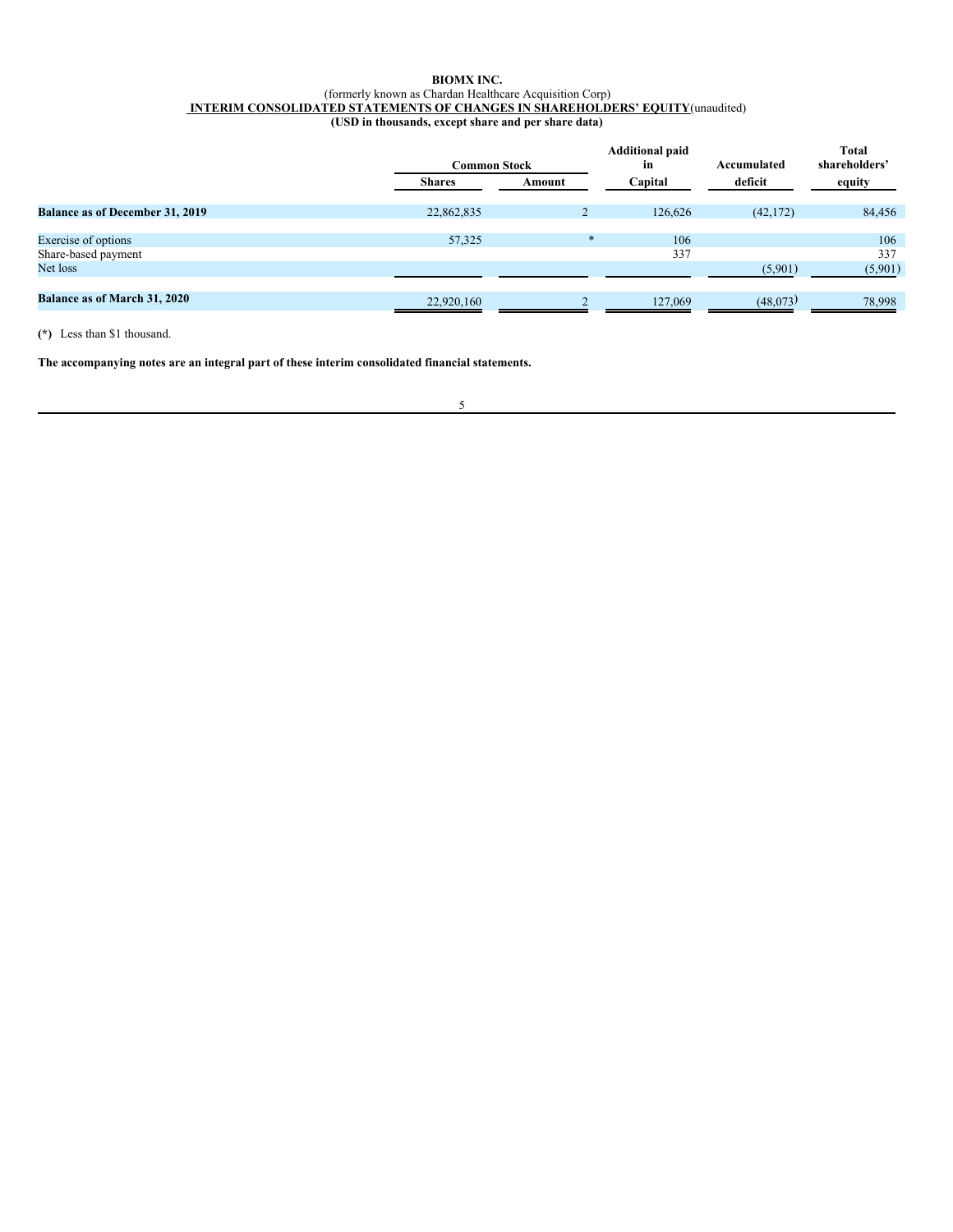## **BIOMX INC.** (formerly known as Chardan Healthcare Acquisition Corp) **INTERIM CONSOLIDATED STATEMENTS OF CHANGES IN SHAREHOLDERS' EQUITY**(unaudited) **(USD in thousands, except share and per share data)**

|                                   |               | <b>Preferred A Shares</b><br><b>Preferred B Shares (pre-</b><br>(pre-merger-<br>merger-<br><b>BiomX</b> Ltd.)<br><b>BiomX</b> Ltd.)<br><b>Common Stock</b> |                          |        | <b>Additional</b><br>paid in |        | Total<br>shareholders'   |           |         |
|-----------------------------------|---------------|------------------------------------------------------------------------------------------------------------------------------------------------------------|--------------------------|--------|------------------------------|--------|--------------------------|-----------|---------|
|                                   | Shares $(**)$ | Amount                                                                                                                                                     | Shares $(**)$            | Amount | Shares $(**)$                | Amount | Capital                  | deficit   | equity  |
| <b>Balance as of December 31,</b> |               |                                                                                                                                                            |                          |        |                              |        |                          |           |         |
| 2018                              | 2,307,871     | $(*)$                                                                                                                                                      | 7,543,831                |        | 5,170,357                    |        | 64,410                   | (21,609)  | 42,803  |
| Issuance of shares                |               |                                                                                                                                                            | ۰                        | $\sim$ | 308,628                      | $(*)$  | 1.800                    | ۰         | 1,800   |
| Share-based payment               |               |                                                                                                                                                            | $\overline{\phantom{a}}$ |        |                              |        | 304                      |           | 304     |
| Net loss                          |               |                                                                                                                                                            |                          |        |                              |        | $\overline{\phantom{a}}$ | (3,225)   | (3,225) |
| Balance as of March 31, 2019      | 2,307,871     | $(*)$                                                                                                                                                      | 7.543.831                |        | 5.478.985                    |        | 66.514                   | (24, 834) | 41,682  |

(\*) Less than \$1 thousand.

\*\* Number of shares has been retroactively adjusted based on the equivalent number of shares received by the accounting acquirer in the reverse recapitalization **transaction consummated on October 28, 2019 (refer to Note 1).**

**The accompanying notes are an integral part of these interim consolidated financial statements.**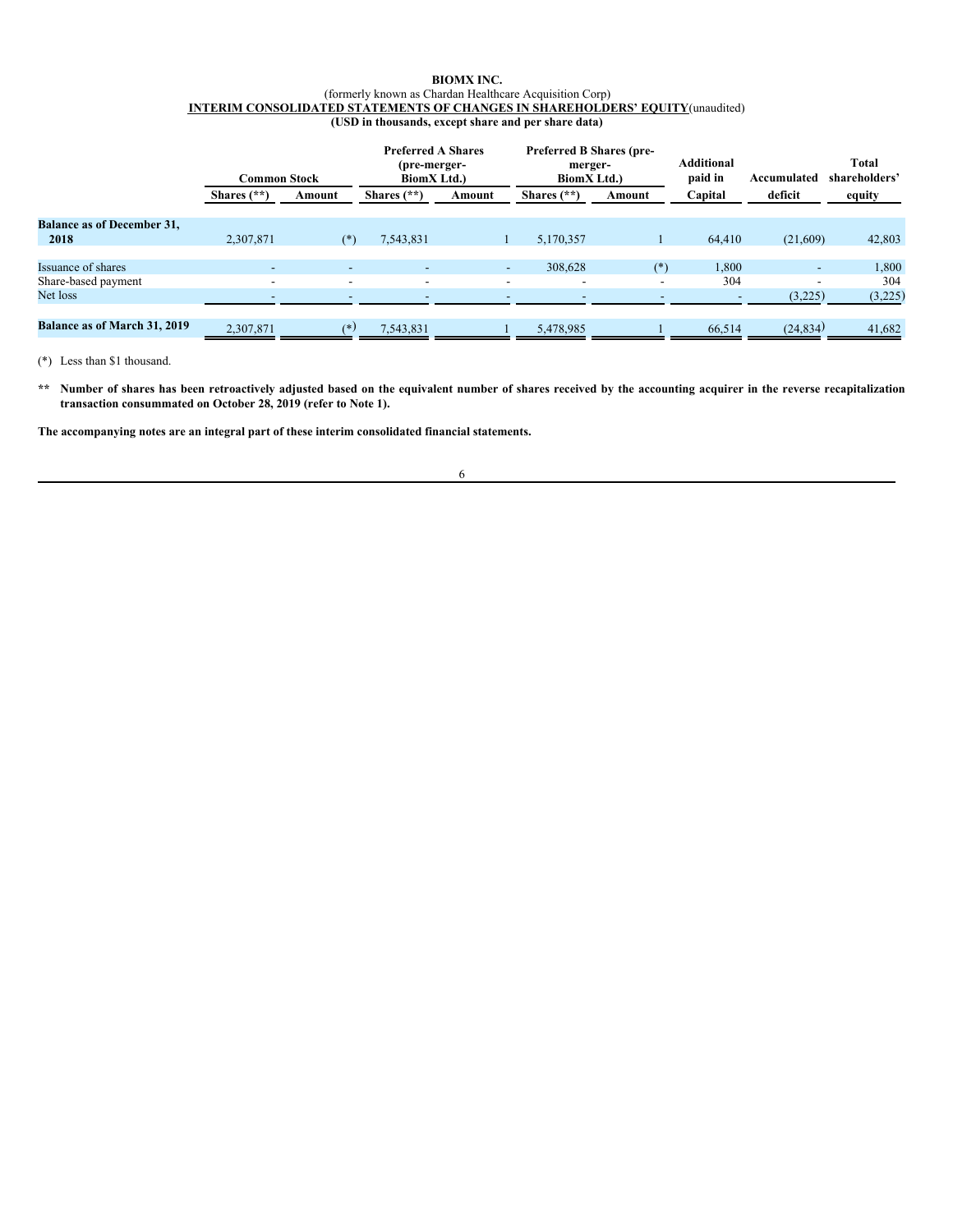## <span id="page-9-0"></span>**BIOMX INC.** (formerly known as Chardan Healthcare Acquisition Corp) **INTERIM CONSOLIDATED STATEMENTS OF CASH FLOWS**(unaudited) **USD in thousands**

|                                                                                                 | For the three months<br>ended March 31 |          |
|-------------------------------------------------------------------------------------------------|----------------------------------------|----------|
|                                                                                                 | 2020                                   | 2019     |
| <b>CASH FLOWS - OPERATING ACTIVITIES</b>                                                        |                                        |          |
| Net loss                                                                                        | (5,901)                                | (3,225)  |
| Adjustments required to reconcile cash flows used in operating activities:                      |                                        |          |
| Depreciation and amortization                                                                   | 501                                    | 53       |
| Share-based compensation                                                                        | 337                                    | 304      |
| Revaluation of contingent liabilities                                                           | 56                                     | 6        |
| Changes in operating assets and liabilities:                                                    |                                        |          |
| Other receivables                                                                               | 388                                    | (107)    |
| Trade account payables                                                                          | (1,838)                                | 167      |
| Other account payables                                                                          | (216)                                  | (214)    |
| Operating lease liabilities                                                                     | (48)                                   |          |
| Related parties                                                                                 | 50                                     | (24)     |
| Net cash used in operating activities                                                           | (6, 671)                               | (3,040)  |
| <b>CASH FLOWS - INVESTING ACTIVITIES</b>                                                        |                                        |          |
| Decrease in short-term deposit                                                                  | (49)                                   | (55)     |
| Purchase of property and equipment                                                              | (280)                                  | (137)    |
| Net cash used in investing activities                                                           | (329)                                  | (192)    |
| <b>CASH FLOWS - FINANCING ACTIVITIES</b>                                                        |                                        |          |
| Issuance of preferred shares, net of issuance costs                                             |                                        | 1,800    |
| Outflows in connection with current assets and liabilities acquired in reverse recapitalization | (75)                                   | $\sim$   |
| Exercise of stock options                                                                       | 106                                    |          |
| Net cash provided by financing activities                                                       | 31                                     | 1,800    |
|                                                                                                 |                                        |          |
| Decrease in cash and cash equivalents and restricted cash                                       | (6,969)                                | (1, 432) |
| Cash and cash equivalents and restricted cash at the beginning of the period                    | 72,410                                 | 8,693    |
| Cash and cash equivalents and restricted cash at the end of the Period                          | 65,441                                 | 7,261    |
| <b>Supplemental non-cash transactions:</b>                                                      |                                        |          |
| Recognition of right-of-use asset and lease liability upon adoption of ASU 2016-02              |                                        | 662      |

(\*) Less than \$1 thousand.

**The accompanying notes are an integral part of these interim consolidated financial statements.**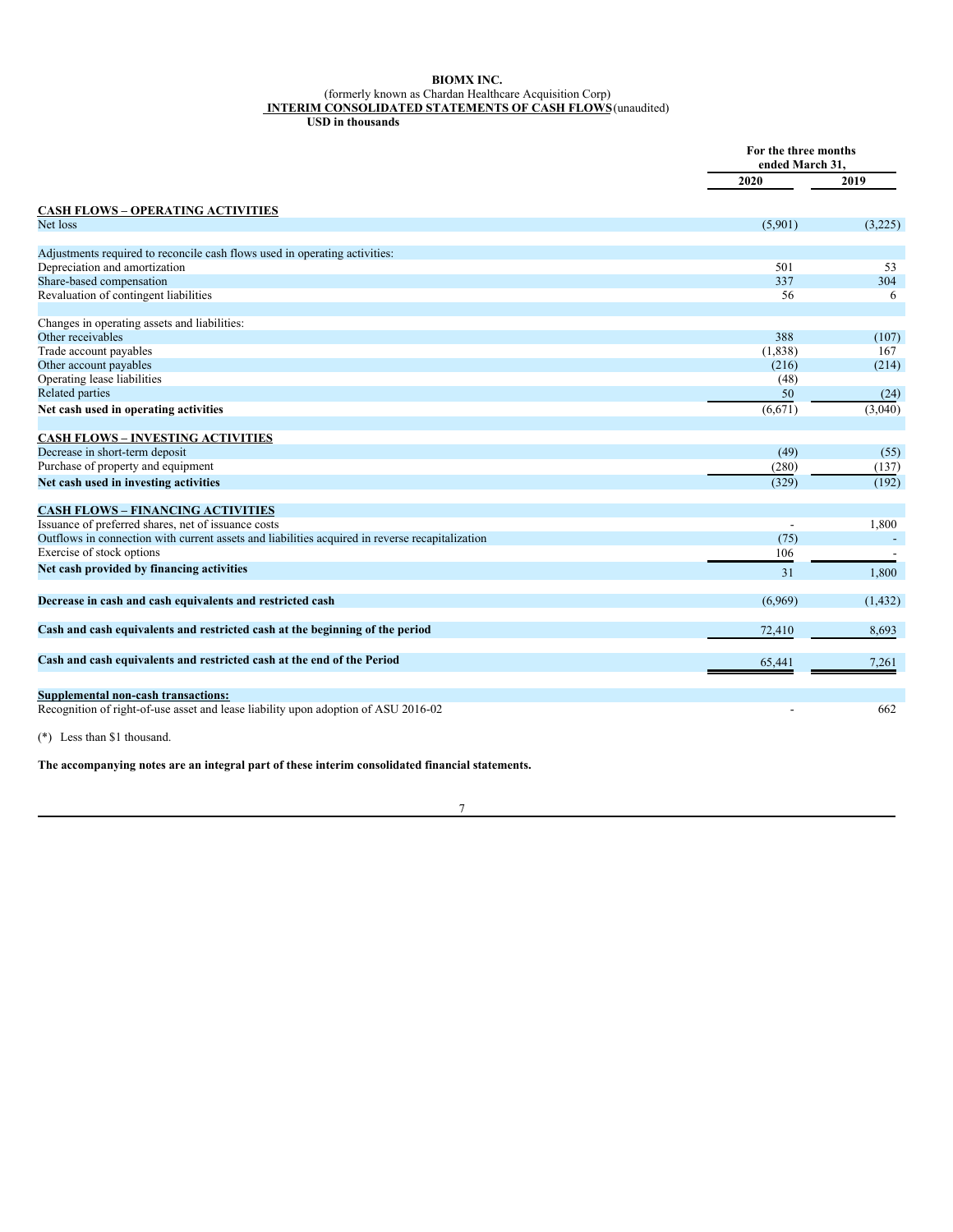# **NOTE 1 – GENERAL**

## **A. General information:**

<span id="page-10-0"></span>BiomX Inc. (together with its subsidiaries, BiomX Ltd. and RondinX Ltd., the "Company" or "BiomX" and formerly known as Chardan Healthcare Acquisition Corp.) was incorporated as a blank check company on November 1, 2017, under the laws of the state of Delaware, for the purpose of entering into a merger, share exchange, asset acquisition, stock purchase, recapitalization, reorganization or similar business combination with one or more businesses or entities.

On July 16, 2019, the Company entered into a merger agreement with BiomX Ltd. ("BiomX Israel"), a company incorporated under the laws of Israel, CHAC Merger Sub Ltd. ("Merger Sub") and Shareholder Representative Services LLC ("SRS"), as amended on October 11, 2019, pursuant to which, among other things, BiomX Israel merged with Merger Sub, with BiomX Israel being the surviving entity in accordance with the Israeli Companies Law, 5759-1999, as a wholly owned direct subsidiary of BiomX Inc.

On October 28, 2019, the Company acquired 100% of the outstanding shares of BiomX Israel (the "Recapitalization Transaction"). Pursuant to the aforementioned merger agreement, in exchange for all of the outstanding shares of BiomX Israel, the Company issued to the shareholders of BiomX Israel a total of 15,069,058 shares of the Company's Common Stock representing approximately 65% of the total shares issued and outstanding after giving effect to the Recapitalization Transaction. As a result of the Recapitalization Transaction, BiomX Israel became a wholly owned subsidiary of the Company. As the shareholders of BiomX Israel received the largest ownership interest in the Company, BiomX Israel was determined to be the "accounting acquirer" in the reverse recapitalization. As a result, the historical financial statements of the Company were replaced with the financial statement of BiomX Israel for all periods presented.

Following the Recapitalization Transaction, the Company retained \$60.1 million held in a trust account, after redemptions of IPO shares held by certain shareholders.

The number of shares and instruments convertible into shares included within these financial statements have been retroactively adjusted based on the equivalent number of shares received by the accounting acquirer in the Recapitalization Transaction.

The Commons Stock of the Company began trading on the NYSE American stock exchange on October 28, 2019 and the Company was renamed BiomX Inc.

On October 29, 2019, the Company's shares of Common Stock, units, and warrants began trading under the symbols PHGE, PHGE.U, and PHGE.WS, respectively.

On February 6, 2020, the Company's Common Stock also began trading on the Tel-Aviv Stock Exchange.

## **B. Risk Factors:**

To date, the Company has not generated revenue from its operations. As of March 31, 2020, the Company had unrestricted cash and cash equivalent balance of approximately \$ 65 million and short-term deposits of approximately \$10 million, which management believes is sufficient to fund its operations for more than 12 months from the date of issuance of these interim consolidated financial statements and sufficient to fund its operations necessary to continue development activities of its current proposed products.

Consistent with its continuing R&D activities, the Company expects to continue to incur additional losses for the foreseeable future. The Company plans to continue to fund its current operations, as well as other development activities relating to additional product candidates, through future issuances of debt and/or equity securities and possibly additional grants from the IIA and other government institutions. The Company's ability to raise additional capital in the equity and debt markets is dependent on a number of factors including, but not limited to, the market demand for the Company's Common Stock, which itself is subject to a number of development and business risks and uncertainties, as well as the uncertainty that the Company would be able to raise such additional capital at a price or on terms that are favorable to the Company.

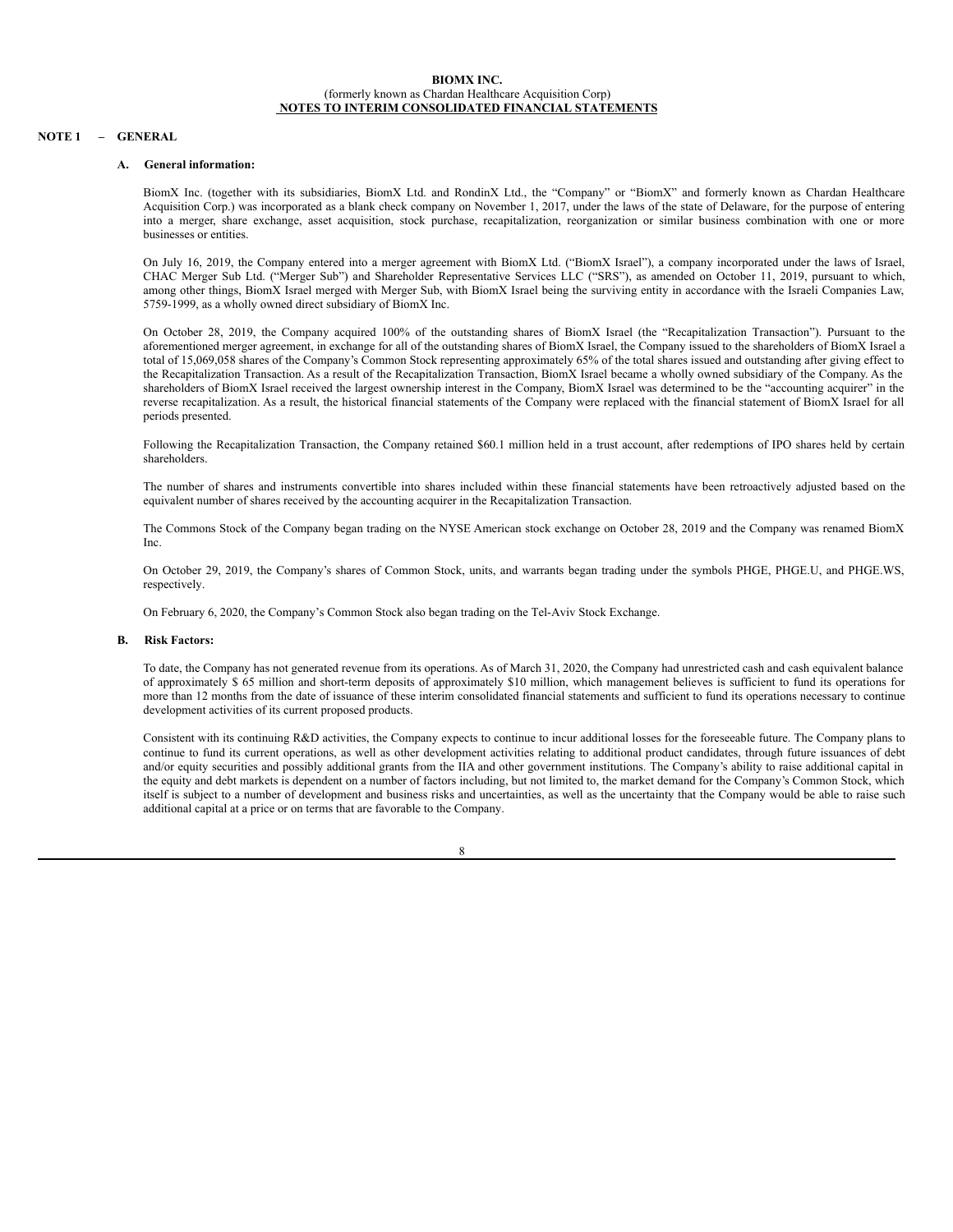# **NOTE 2 – SUMMARY OF SIGNIFICANT ACCOUNTING POLICIES**

## **Unaudited Interim Financial Statements**

The accompanying unaudited interim consolidated financial statements have been prepared in accordance with U.S. GAAP for interim financial information and with the instructions to Form 10-Q and Article 10 of U.S. Securities and Exchange Commission ("SEC") regulations. Accordingly, they do not include all the information and footnotes required by GAAP for complete financial statements. In the opinion of management, all adjustments considered necessary for a fair presentation have been included (consisting only of normal recurring adjustments except as otherwise discussed).

The financial information contained in this report should be read in conjunction with the Company's Annual Report on Form 10-K for the fiscal year ended December 31, 2019, that we filed on March 26, 2020.

## **Use of estimates in the preparation of financial statements:**

The preparation of financial statements in conformity with generally accepted accounting principles requires management to make estimates and assumptions that affect the reported amounts of assets and liabilities and disclosure of contingent assets and liabilities in the financial statements and the amounts of expenses during the reported years. Actual results could differ from those estimates.

## **Reclassification**

Certain prior year amounts have been reclassified to conform to the current year presentation.

### **Significant Accounting Policies**

The significant accounting policies followed in the preparation of these unaudited interim consolidated financial statements are identical to those applied in the preparation of the latest annual audited financial statements with the exception of the following:

In June 2016, the FASB issued ASU 2016-13 "Financial Instruments – Credit Losses" to improve information on credit losses for financial assets and net investment in leases that are not accounted for at fair value through net income. The ASU replaces the current incurred loss impairment methodology with a methodology that reflects expected credit losses. The Company adopted this ASU on January 1, 2020. There was not a material impact on the interim consolidated financial statements.

In August 2018, the FASB issued ASU 2018-13, "Changes to Disclosure Requirements for Fair Value Measurements," which will improve the effectiveness of disclosure requirements for recurring and nonrecurring fair value measurements. The standard removes, modifies, and adds certain disclosure requirements and is effective for the Company beginning on January 1, 2020. This standard did not have a material effect on the Company's interim consolidated financial statements.

In November 2018, the FASB issued ASU 2018-18 – "Collaborative Arrangements (Topic 808)," which clarifies the interaction between Topic 808 and Topic 606, Revenue from Contracts with Customers. The Company adopted this standard in the first quarter of fiscal year 2020. This standard did not have a material impact on the Company's consolidated financial statements and related disclosures.

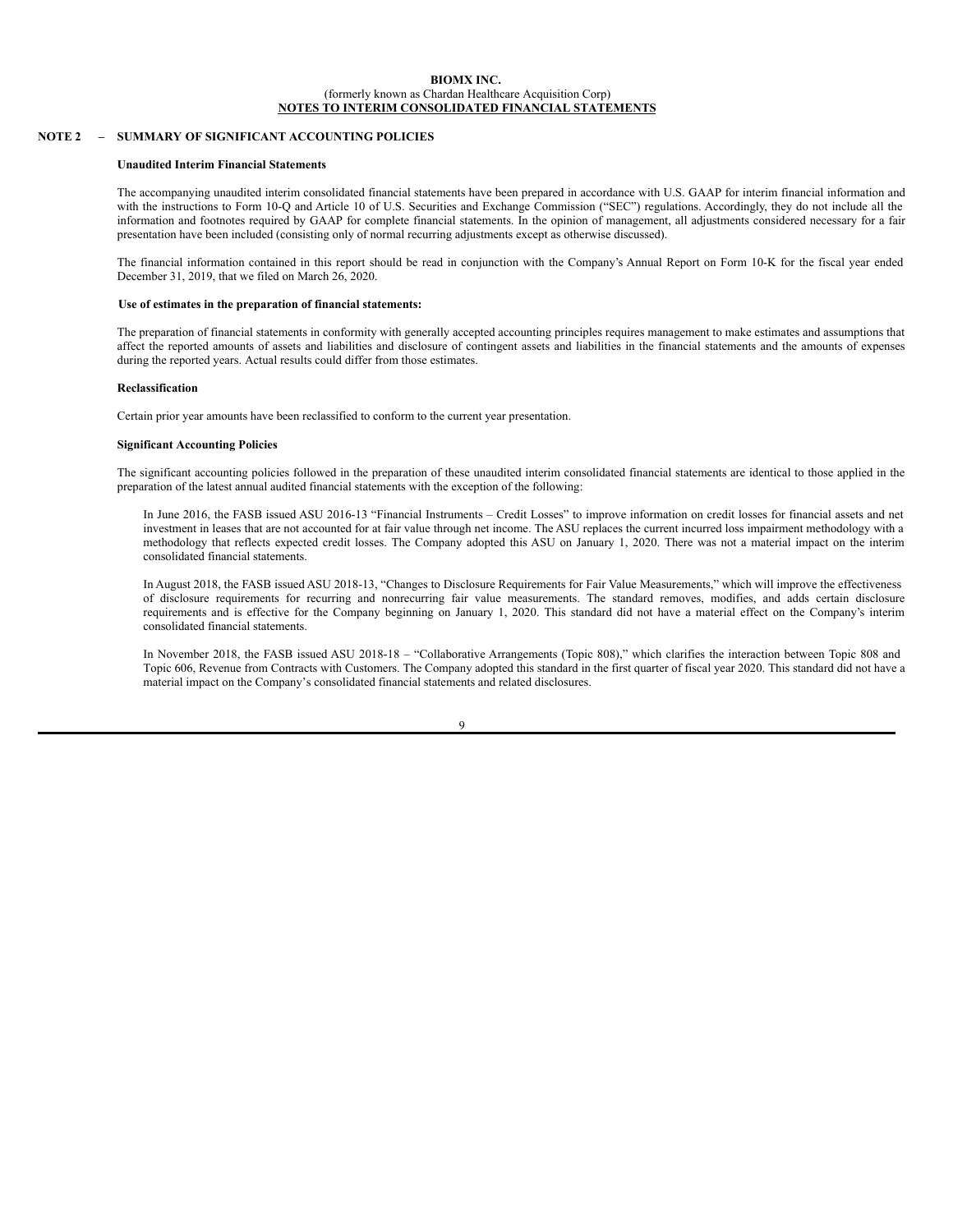# **NOTE 2 – SIGNIFICANT ACCOUNTING POLICIES (Cont.)**

## **C. Recent Accounting Standards:**

In December 2019, the FASB issued ASU No. 2019-12, "Income Taxes (Topic 740): Simplifying the Accounting for Income Taxes ("ASU 2019-12"), which is intended to simplify various aspects related to accounting for income taxes. ASU 2019-12 removes certain exceptions to the general principles in Topic 740 and also clarifies and amends existing guidance to improve consistent application. This guidance is effective for the Company beginning on January 1, 2021, with early adoption permitted. The Company does not expect that the adoption of this standard will have a significant impact on the consolidated financial statements and related disclosures.

## **NOTE 3** – **SHORT-TERM DEPOSIT**

Short-term deposits represent time deposits placed with banks with original maturities of greater than three months but less than one year. Interest earned is recorded as finance income in the consolidated statements of comprehensive loss during the years for which the Company held short-term deposits.

As of March 31, 2020, the Company deposits dominated in USD and in ILS at Leumi Bank (Israel) and BHI USA that bear fixed annual interest of 1.0% - 1.75%. As of March 31, 2019, the Company had deposits at Leumi Bank (Israel) and BHI USA that bore fixed annual interest of 0.21% - 3.63%.

## **NOTE 4** – **LEASES**

On January 1, 2019, the Company adopted ASU 2016-02 using the modified retrospective approach for all lease arrangements at the beginning period of adoption. The Company leases office space under operating leases. At March 31, 2020, the Company's ROU assets and lease liabilities for operating leases totaled \$1,066 thousand and \$1,101 thousand respectively.

In May 2017, BiomX Israel entered into a lease agreement for office space in Ness Ziona, Israel. The agreement is for five years beginning on June 1, 2017 with an option to extend for an additional five years. Monthly lease payments under the agreement are approximately \$19 thousand. As part of the agreement, the Company has obtained a bank guarantee in favor of the property owner in the amount of approximately \$94 thousand representing four monthly lease and related payments. Lease expenses recorded in the interim consolidated statements of operations were \$52 thousand and \$48 thousand for the three months ended March 31, 2020, and 2019, respectively.

In September 2019, BiomX Israel entered into a lease agreement for office space in Ness Ziona, Israel. The agreement is for five years beginning on September 8, 2019 with an option to extend for an additional period until July 14, 2027. Monthly lease payments under the agreement are approximately \$12 thousand. As part of the agreement, BiomX Israel will obtain a bank guarantee in favor of the property owner in the amount of approximately \$58 thousand representing four monthly lease and related payments. Lease expenses recorded in the interim consolidated statements of operations were \$36 thousand for the three months ended on March 31, 2020.

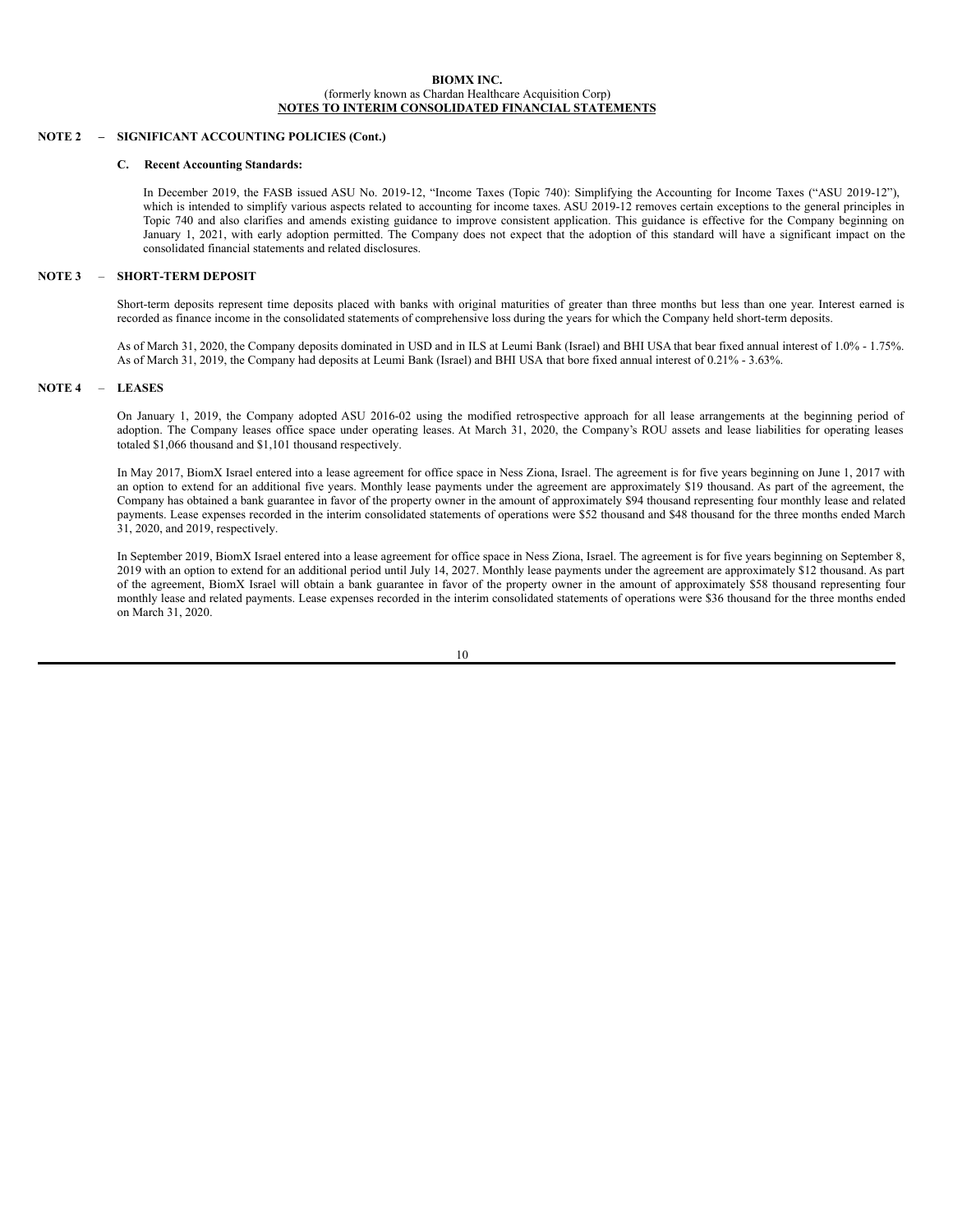# **NOTE 4** – **LEASES (Cont.)**

Supplemental cash flow information related to operating leases was as follows (USD in thousands):

|                                    | Three months<br>ended March 31,<br>2020 |
|------------------------------------|-----------------------------------------|
| Cash payments for operating leases | 88                                      |
|                                    |                                         |

As of March 31, 2020, the Company's operating leases had a weighted average remaining lease term of 4 years and a weighted average discount rate of 3%. Future lease payments under operating leases as of March 31, 2020 were as follows (USD in thousands):

|                               | Operating |
|-------------------------------|-----------|
|                               | Leases    |
| Remainder of 2020             | 275       |
| 2021                          | 367       |
| 2022                          | 262       |
| 2023                          | 138       |
| 2024                          | 95        |
| Total future lease payments   | 1,137     |
| Less imputed interest         | (36)      |
| Total lease liability balance | 1,101     |

## **NOTE 5** – **ACQUISITION OF SUBSIDIARY**

On November 19, 2017, BiomX Israel signed a share purchase agreement with the shareholders of RondinX Ltd. In accordance with the share purchase agreement, BiomX Israel acquired 100% control and ownership of RondinX Ltd. for consideration valued at \$4.5 million. The consideration included the issuance of 250,023 Preferred A Shares, the issuance of warrants to purchase an aggregate of 4,380 Series A-1 preferred shares, and additional contingent consideration. The contingent consideration is based on the attainment of future clinical, developmental, regulatory, commercial and strategic milestones relating to product candidates for treatment of primary sclerosing cholangitis or entry into qualifying collaboration agreements with certain third parties and may require the Company to issue 567,729 ordinary shares upon the attainment of certain milestones, as well as make future cash payments and/or issue additional shares of the most senior class of the Company's shares authorized or outstanding as of the time the payment is due, or a combination of both of up to \$32 million of the Company within ten years from the closing of the agreement and/or the entering of agreements with certain third parties or their affiliates that include a qualifying up-front fee and is entered into within three years from the closing of the agreement. The Company has the discretion of determining whether milestone payments will be made in cash or by issuance of shares.

BiomX Israel completed the RondinX Ltd. acquisition on November 27, 2017.

The contingent consideration is accounted for at fair value (level 3). There were no changes in the fair value hierarchy leveling during the three months ended March 31, 2020 and 2019.

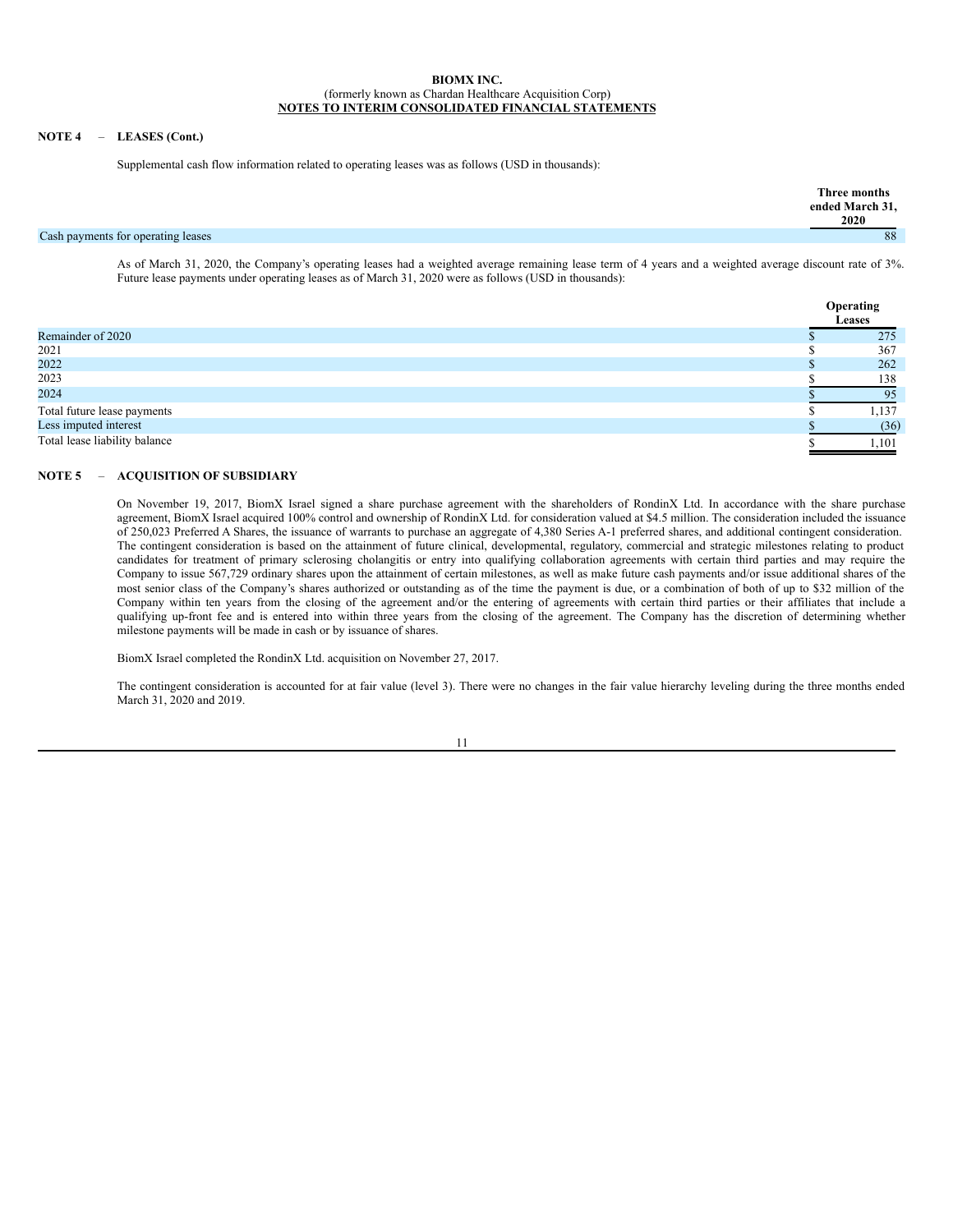# **NOTE 5** – **ACQUISITION OF SUBSIDIARY (Cont.)**

The change in the fair value of the contingent consideration as of March 31, 2020 and 2019 was as follows (USD in thousands):

|                                                  | Contingent<br>consideration |
|--------------------------------------------------|-----------------------------|
| As of December 31, 2019                          | 585                         |
| Change in fair value of contingent consideration | 56                          |
| As of March 31, 2020                             | 641                         |
|                                                  | Contingent<br>consideration |
| As of December 31, 2018                          | 889                         |
| Change in fair value of contingent consideration |                             |
| As of March 31, 2019                             | 895                         |

### **NOTE 6** – **IN-PROCESS RESEARCH AND DEVELOPMENT**

Intangible assets acquired in the RondinX acquisition (see Note 5) were determined to be in-process R&D. In accordance with ASC 350-30-35-17A, R&D assets acquired in a business combination are considered an indefinite-lived intangible asset until completion or abandonment of the associated R&D efforts. Once the R&D efforts are complete, the Company will determine the useful life of the R&D assets and will amortize these assets accordingly in the financial statements. As of March 31, 2020, the in-process R&D efforts have been completed. The Company has determined the definite useful life of three years for the intangible asset. Amortization expenses recorded in the interim consolidated statements of operations were \$379 thousand for the three months ended on March 31, 2020. Based on management's analysis, there was no impairment for the three months ended March 31, 2020 and 2019.

### **NOTE 7 – COMMITMENTS AND CONTINGENT LIABILITIES**

**A.** During 2015, 2016 and 2017, BiomX Israel submitted three applications to the Israel Innovation Authority ("IIA") for a R&D project for the technological incubators program. The approved budget per year was NIS 2,700,000 (approximately \$726 thousand) per application. According to the IIA directives, the IIA transferred to the Company 85% of the approved budget and the rest of the budget was funded by certain shareholders.

In December 2019, the IIA approved a new application for a total budget of NIS 10.8 million (approximately \$3.1 million). IIA will fund 30% of the approved budget. The program is for the period beginning from July 2019 through December 2019. BiomX Israel has not yet submitted the final report to the IIA for this program.

During December 2019 BiomX Israel submitted three additional applications to the IIA, for a total budget of NIS 41.1 million (approximately \$11.9 million). IIA approved one, for a total budget of NIS 15.6 million (approximately \$ 4.4 million). IIA will fund 30% of this budget. The program is for the period beginning from January 2020 through December 2020. As of March 31, 2020, the company had not yet received grants from the IIA with respect to the program.

According to the agreement with the IIA, BiomX Israel will pay royalties of 3% to 3.5% of future sales up to an amount equal to the accumulated grant received including annual interest of LIBOR linked to the Dollar. BiomX Israel may be required to pay additional royalties upon the occurrence of certain events as determined by the IIA, that are within the control of the Company. No such events have occurred or were probable of occurrence as of the balance sheet date with respect to these royalties. Repayment of the grant is contingent upon the successful completion of the Company's R&D programs and generating sales. The Company has no obligation to repay these grants if the R&D program fails, is unsuccessful or aborted or if no sales are generated. The Company had not yet generated sales as of March 31, 2020; therefore, no liability was recorded in these consolidated financial statements.

As of March 31, 2020, the Company had a contingent obligation to the IIA in the amount of approximately 2.2 million including annual interest of LIBOR linked to the USD.

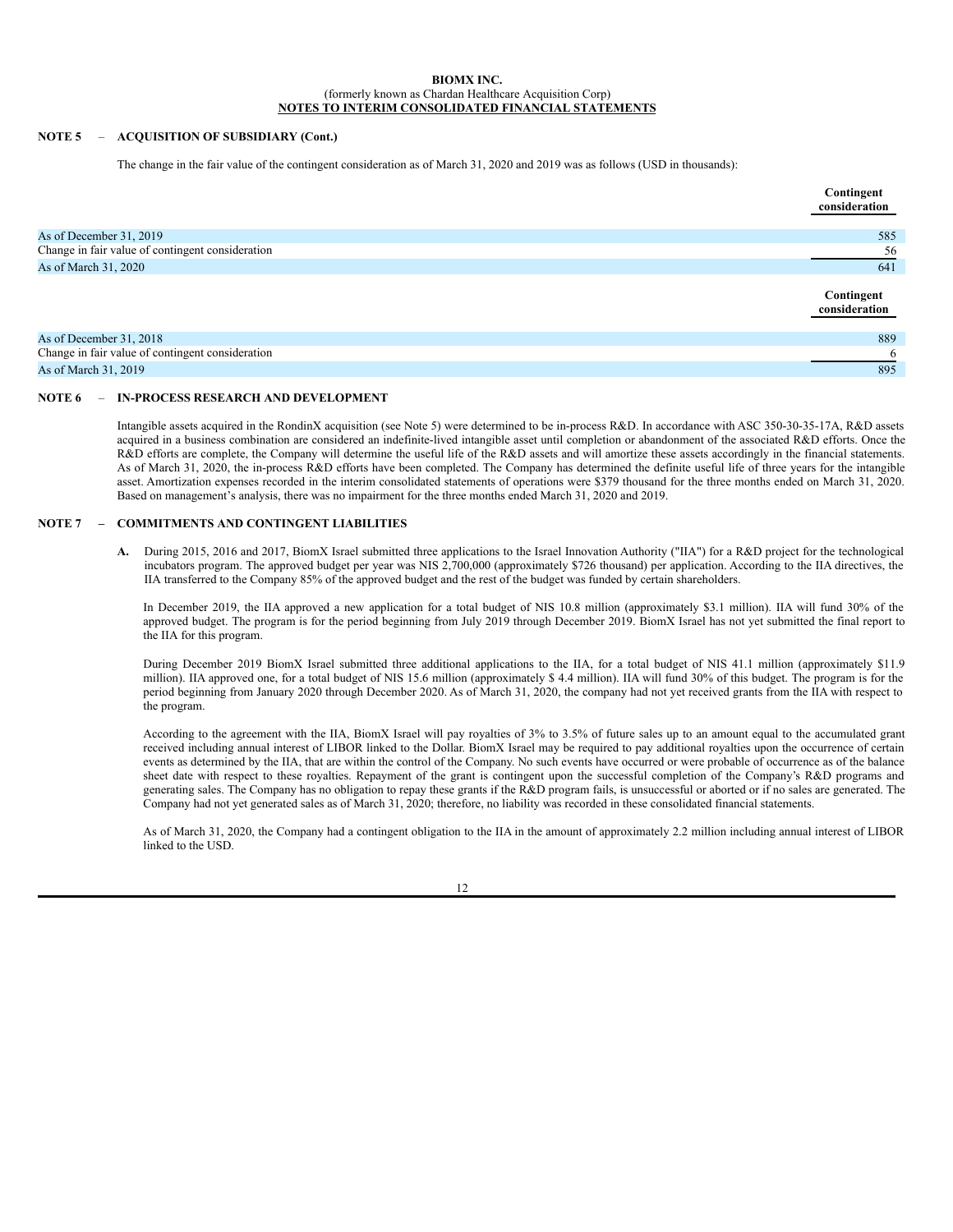## **NOTE 7 – COMMITMENTS AND CONTINGENT LIABILITIES (Cont.)**

- **B.** In June 2015, BiomX Israel entered into a Research and License Agreement (the "2015 License Agreement") as amended with Yeda Research and Development Company Limited ("Yeda"), according to which Yeda undertakes to procure the performance of certain research, including proof-of-concept studies testing in-vivo phage eradication against a model bacteria in germ free mice, development of an IBD model in animals under germ-free conditions and establishing an in-vivo method for measuring immune induction capability (Th1) of bacteria, followed by testing several candidate IBD inducing bacterial strains during the research period, as defined in the 2015 License Agreement and subject to the terms and conditions specified in the 2015 License Agreement. BiomX Israel contributed an aggregate of approximately \$1.8 million to the research budget agreed upon in the 2015 License Agreement. In addition, Yeda granted BiomX Israel an exclusive worldwide license for the development, production and sale of the products (the "License"), as defined and subject to the terms and conditions specified in the 2015 License Agreement and subject to the terms and conditions specified in the 2015 License Agreement. In return, BiomX Israel will pay Yeda annual license fees of approximately \$10 thousand and royalties on revenues as defined in the 2015 License Agreement. In addition, in the event of certain mergers and acquisitions by the Company, Yeda will be entitled to an amount equivalent to 1% of the consideration received under such transaction (the "Exit Fee"), as adjusted per the terms of the agreement. Upon the closing of the Recapitalization Transaction, the provisions of the Yeda license agreement related to the Exit Fee were amended wherein the Company will be obligated to pay Yeda a onetime payment as described in the amendment which will not exceed 1% of the consideration received under such transaction (see note 7I). As the Company has not yet generated revenue from operations, no provision was included in the interim consolidated balance sheets as of March 31, 2020 and December 31, 2019 with respect to the 2015 License Agreement.
- **C**. In May 2017, BiomX Israel signed an additional agreement with Yeda (the "2017 License Agreement"). according to which, Yeda provided a license to the Company. As consideration for the license, the Company will pay \$10,000 over the term of the 2017 License Agreement, unless earlier terminated by either party, and granted Yeda 591,382 warrants to purchase common shares of the Company. Refer to Note 8 below for the terms of the warrants granted. In addition, the 2017 License Agreement includes additional consideration contingent upon future sales or sublicensing revenue. As the Company has not yet generated revenue from operations, no provision was included in the interim consolidated financial statements with respect to the 2017 License Agreement as of March 31, 2020 and December 31, 2019.

In July 2019, the Company, Yeda and BiomX Israel amended the 2015 License Agreement and the 2017 License Agreement with Yeda (the "Amendment"). See note 7I regarding the amendment.

**D.** In April 2017, BiomX Israel signed an exclusive patent license agreement with the Massachusetts Institute of Technology ("MIT") covering methods to synthetically engineer phage. According to the agreement, BiomX Israel received an exclusive, royalty-bearing license to certain patents held by MIT. In return, the Company paid an initial license fee of \$25,000 during the year ended December 31, 2017 and is required to pay certain license maintenance fees of up to \$250,000 in each subsequent year and following the commercial sale of licensed products. BiomX Israel is also required to make payments to MIT upon the satisfaction of development and commercialization milestones totaling up to \$2.4 million in aggregate as well as royalty payments on future revenues. The interim consolidated financial statements as of March 31, 2020 and December 31, 2019 include a liability with respect to this agreement in the amount of \$123 and \$108 thousand, respectively.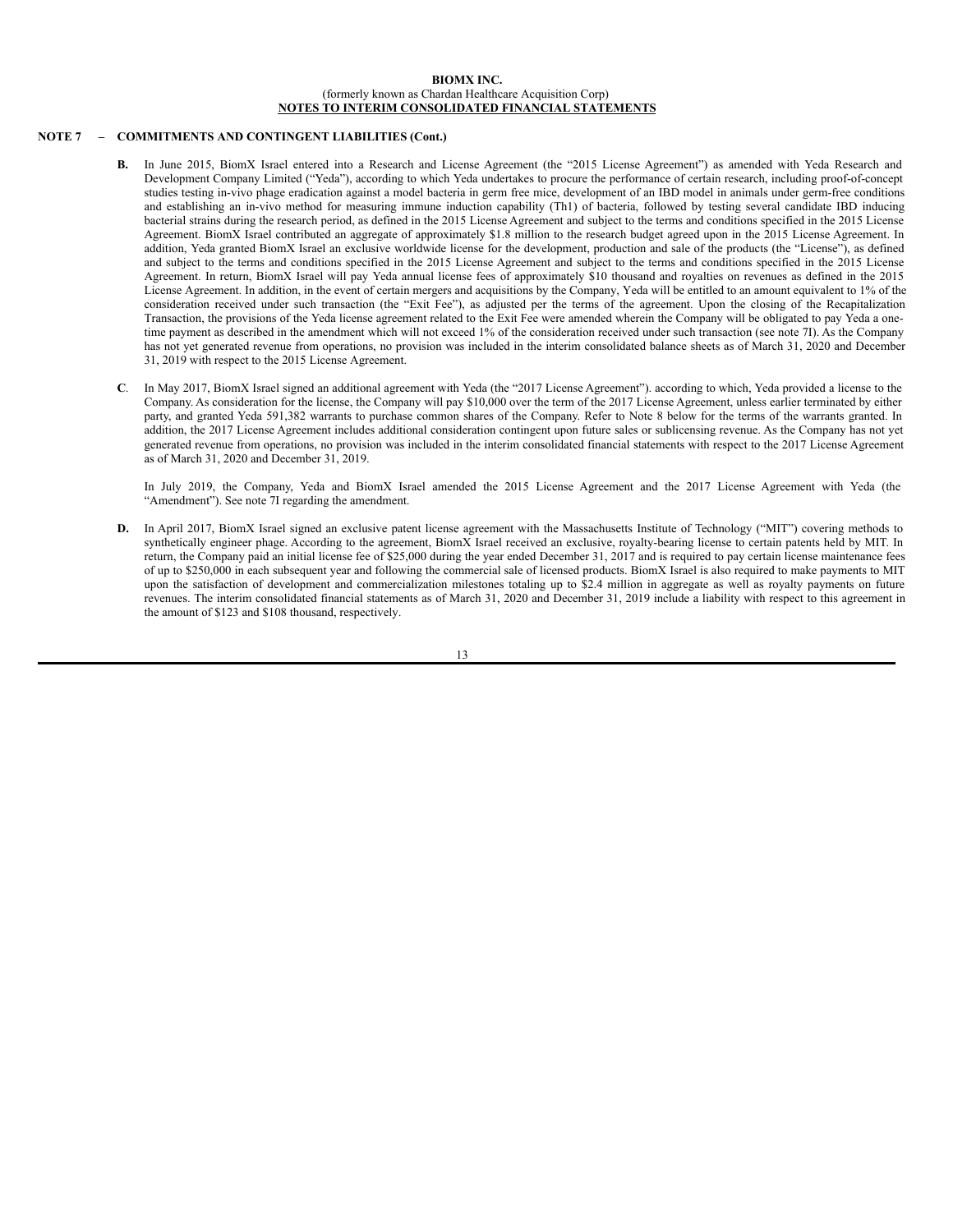## **NOTE 7 – COMMITMENTS AND CONTINGENT LIABILITIES (Cont.)**

- **E.** As successor in interest to RondinX, BiomX Israel is a party to a license agreement dated March 20, 2016 with Yeda, pursuant to which BiomX Israel has a worldwide exclusive license to Yeda's know-how, information and patents related to the Company's meta-genomics target discovery platform. As consideration for the license, BiomX Israel will pay license fees of \$10,000 subject to the terms and conditions of the agreement. Either party has the option to terminate the agreement at any time by way of notice to the other party as outlined in the agreement. In addition, the Company will pay a royalty in the low single digits on revenue of products. As the Company has not yet generated revenue from operations, no provision was included in the interim consolidated statements of operations for the three months ended March 31, 2020 and 2019in the financial statements as of as of March 31, 2020 and December 31, 2019 with respect to the agreement.
- **F.** In December 2017, BiomX Israel signed a patent license agreement with Keio University and JSR Corporation in Japan. According to the agreement, BiomX Israel received an exclusive patent license to certain patent rights related to the Company's inflammatory bowel disease program. In return, the Company will pay annual license fees of between \$15,000 to \$25,000 subject to the terms and conditions specified in the agreement. Additionally, the Company is obligated to make additional payments based upon the achievement of clinical and regulatory milestones up to an aggregate of \$3.2 million and royalty payments based on future revenue. As the Company has not yet generated revenue from operations, and the achievement of certain milestones is not probable, no provision was included in the interim consolidated statements of operations for the three months ended March 31, 2020 and 2019in the financial statements as of as of March 31, 2020 and December 31, 2019 with respect to the agreement.

In April 2019, BiomX Israel signed additional patent license agreement with Keio University and JSR Corporation in Japan. According to the agreement, BiomX Israel received an exclusive sublicense by JSR to certain patent license to certain patent rights related to the Company's Primary Sclerosing Cholangitis program. In return, the Company is required (i) to pay a license issue fee of \$20,000 and annual license fees ranging from \$15,000 to \$25,000 and (ii) make additional payments based upon the achievement of clinical and regulatory milestones up to an aggregate of \$3.2 million ("milestone payments") and (iii) make tiered royalty payments, in the low single digits based on future revenue. The consolidated financial statements include liabilities with respect to this agreement in the amount of \$234 thousand and \$217 as of March 31, 2020 and December 31, 2019 respectively.

- **H.** BiomX Israel committed to enter into loan agreements with certain shareholders who were subject to taxation in Israel in connection with the Recapitalization Transaction. The loans are for a period of up to two years, are non-recourse and are secured by Company shares issued to them that have a value that equals three times the loan amount. If any of such shareholders defaults on such loan, the Company will have the right to forfeit or sell such number of shares as have a value equal to the amount of the loan (plus interest accrued thereon) not timely repaid, based on their market price at the time of such forfeiture or sale. As of March 31, 2020, one loan was granted in the amount of \$19 thousand, and the aggregate amount of the remaining potential commitment is \$89 thousand. All other shareholders waived their right to the loans. The number of common stock in respect of which the \$19 loan was granted was 5,700. The granting of the loan and the restrictions imposed on the related common stock until repayment of the loan were accounted as an acquisition of treasury stock by the Company at an amount equal to the loan.
- **I.** In July 2019, the Company, Yeda and BiomX Israel amended the 2015 License Agreement and to the 2017 License Agreement with Yeda (the "Amendment"). Pursuant to the Amendment, following the closing of the Recapitalization Transaction, the provisions of the Yeda license agreements related to the exit fee were amended so that, the Company is obligated to pay Yeda a one-time payment as described in the amendment which will not exceed 1% of the consideration received under such transaction instead of the Exit Fee, in the event of any merger or acquisition involving BiomX the Company.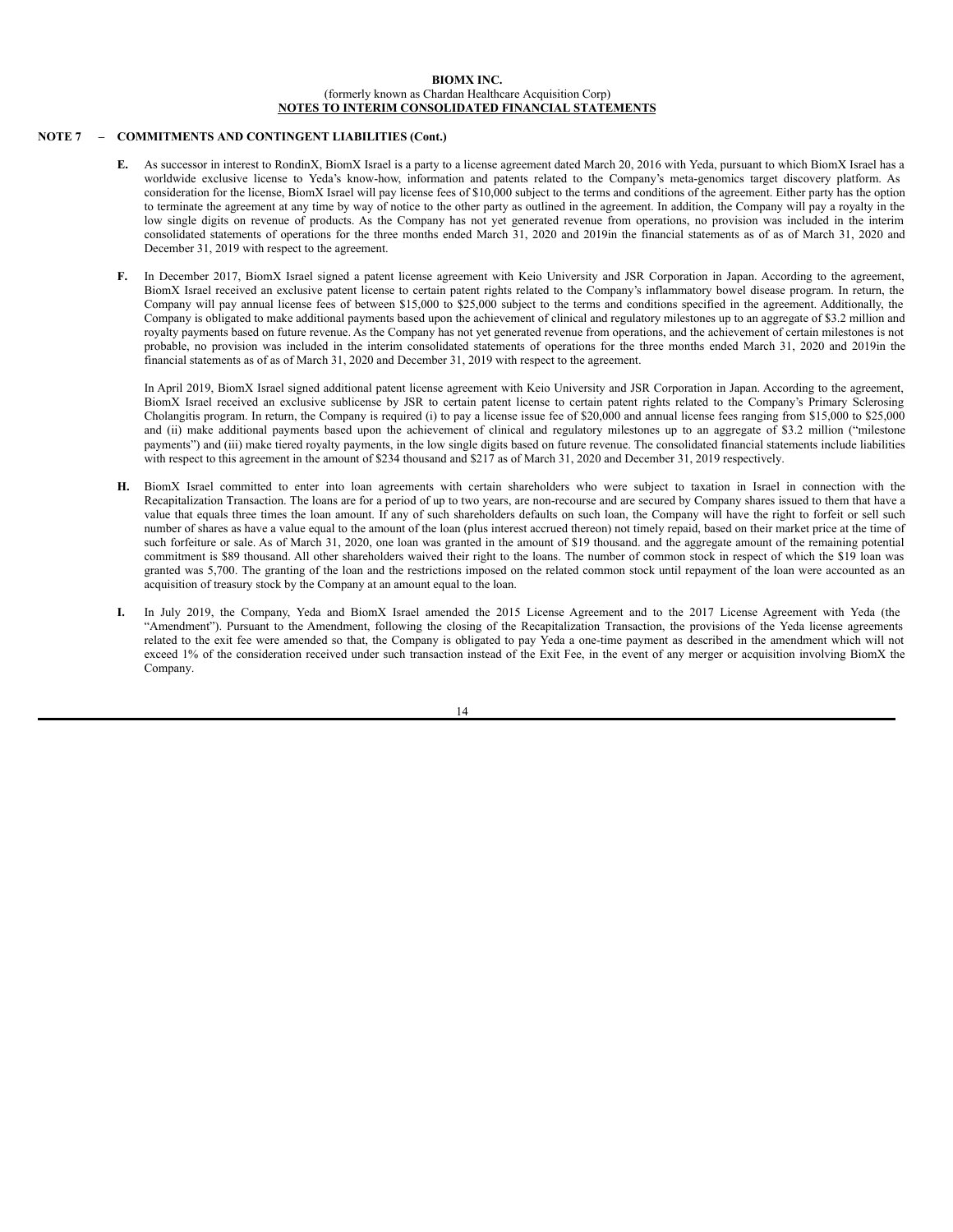# **NOTE 8 – SHAREHOLDERS EQUITY**

## **A. Share Capital:**

### **Common Stock:**

The Company is authorized to issue 60,000,000 shares of Common Stock. Holders of the Company's Common Stock are entitled to one vote for each share. As of March 31, 2020, the Company had 22,925,860 issued shares and 22,920,160 outstanding shares of Common Stock.

#### **Share Exchange:**

As detailed in Note 1, as part of the Recapitalization Transaction on October 28, 2019, the Company issued 15,069,058 Common Shares in exchange for approximately 65% of the issued and outstanding ordinary shares and all the preferred shares of BiomX Israel. The number of shares prior to the Recapitalization Transaction have been retroactively adjusted based on the equivalent number of shares received by the accounting acquirer in the Recapitalization Transaction.

In addition, the Company also agreed to issue the following number of additional shares of Common Stock, in the aggregate, to shareholders on a pro rata basis, subject to the Company's achievement of the conditions specified below following the recapitalization transaction (all with respect to the Company's common shares traded on the NYSE):

- A. 2,000,000 additional shares of the Company's Common Stock if the daily volume weighted average price of the Company's Common Stock in any 20 trading days within a 30-trading day period prior to January 1, 2022 is greater than or equal to \$16.50 per share.
- B. 2,000,000 additional shares of the Company's Common Stock if the daily volume weighted average price of the Company's Common Stock in any 20 trading days within a 30-trading day period prior to January 1, 2024 is greater than or equal to \$22.75 per share.
- C. 2,000,000 additional shares of the Company's Common Stock if the daily volume weighted average price of the Company's Common Stock in any 20 trading days within a 30-trading day period prior to January 1, 2026 is greater than or equal to \$29.00 per share.

### **Preferred Stock:**

The Company is authorized to issue 1,000,000 shares of preferred stock with a par value of \$0.0001 per share with such designation, rights and preferences as may be determined from time to time by the Company's Board of Directors.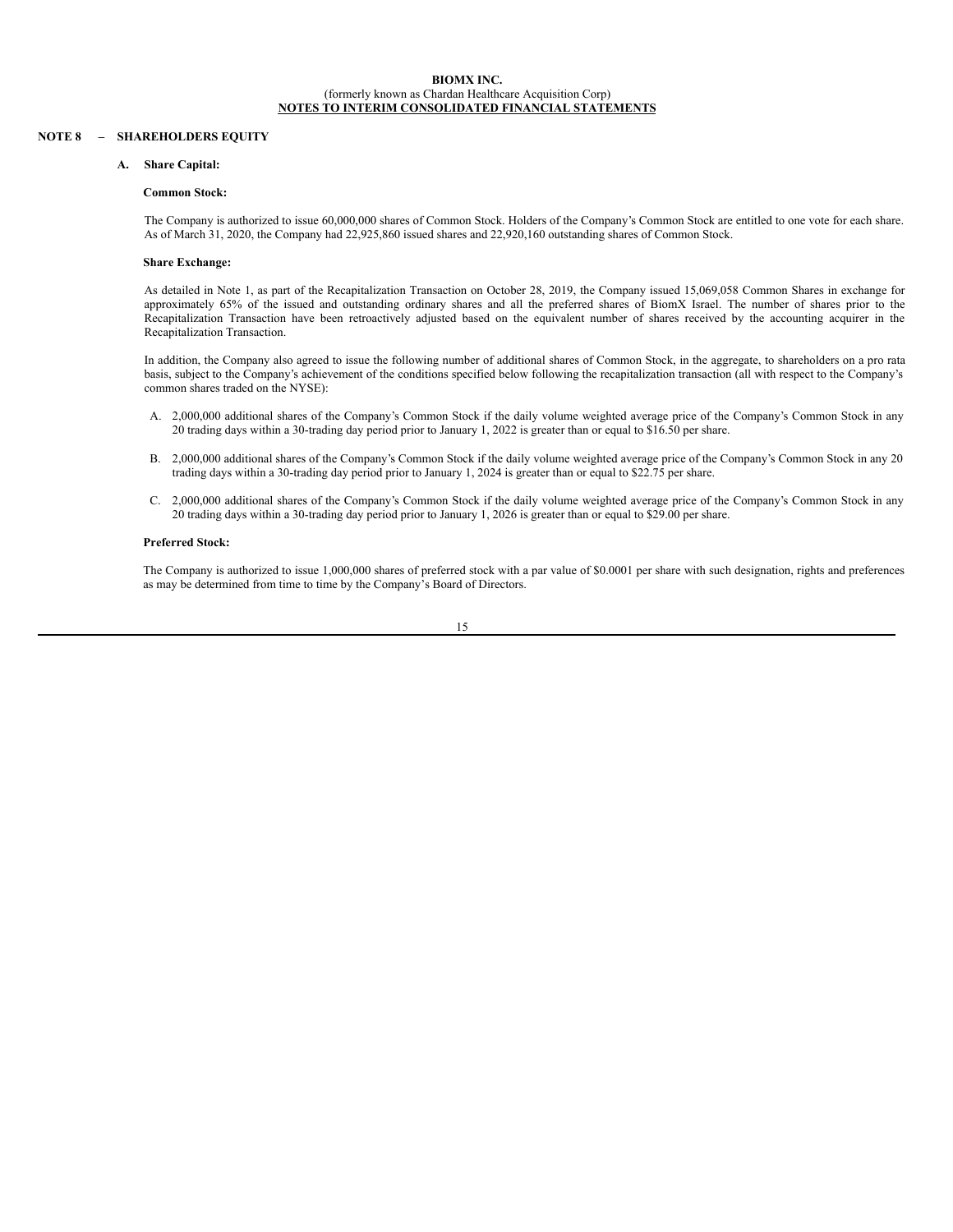# **NOTE 8 – SHAREHOLDERS EQUITY (Cont.)**

## **C. Share-based compensation:**

In 2015, the board of directors of BiomX Israel approved a plan (original option plan) for the allocation of options to employees, service providers, and officers (the "2015 Plan"). The options represented a right to purchase 1 Ordinary Share of the BiomX Israel in consideration of the payment of an exercise price. Also, the options were granted in accordance with the "capital gains route" under section 102 and section 3(i) of the Israeli Income Tax Ordinance and section 409A of the Israeli Internal Revenue Code.

The original option plan was adjusted in 2019 following the Recapitalization Transaction on October 28, 2019. Following the Recapitalization Transaction, each outstanding option entitles its holder to purchase 1 Common Stock share of the Company. As a result, the number of options and exercise price per share were adjusted in a technical manner such that there was no change in the fair value of the awards under the adjusted option plan. The number of outstanding options and exercise prices in this Note have been restated to reflect the adjusted option plan. As of March 31, 2020, there are no shares remaining for issuance under the original option plan.

During 2019, the Board approved the grant of 704,669 options without consideration to 22 employees and 79,630 options without consideration to 2 consultants. 527,716 of the options granted are to the executive officers of the Company. Option were granted under the 2015 plan.

During 2019, 74,581 options were exercised to purchase ordinary shares at an exercise price of \$1.34 per share.

Certain senior employees are entitled to full acceleration of their unvested options upon the occurrence of cumulative two certain events.

The Company adopted a new incentive plan in 2019 (the "2019 Plan") to grant 1,000 options, exercisable to Common Stock, par value \$0.0001 per share. On January 1, 2020 number of options available to grant was increased by 914,741 options.

The aggregate number of shares of Common Stock that may be delivered pursuant to the 2019 Plan will automatically increase on January 1 of each year, commencing on January 1, 2020 and ending on (and including) January 1, 2029, in an amount equal to four percent (4%) of the total number of Common Stock outstanding on December 31 of the preceding calendar year. Notwithstanding the foregoing, the Board of Directors may act prior to January 1 of a given year to provide that there will be no January 1 increase for such year or that the increase for such year will be a lesser number of Common Stock than provided herein. On January 1, 2020, there were 915,741 shares available for issuance under the 2019 Plan.

On March 25, 2020, the Board approved the grant of 814,700 options without consideration to 65 employees, one consultant, four senior officers (one of whom is a consultant) and six directors under the 2019 Incentive Plan. Options were granted at an exercise price of \$ 6.21 per share with vesting periods ranging from three to four years. Directors and Senior officers are entitled to full acceleration of their unvested options upon the occurrence of cumulative two certain events. As of March 31, 2020, there are 101,041 shares available for issuance under the 2019 plan.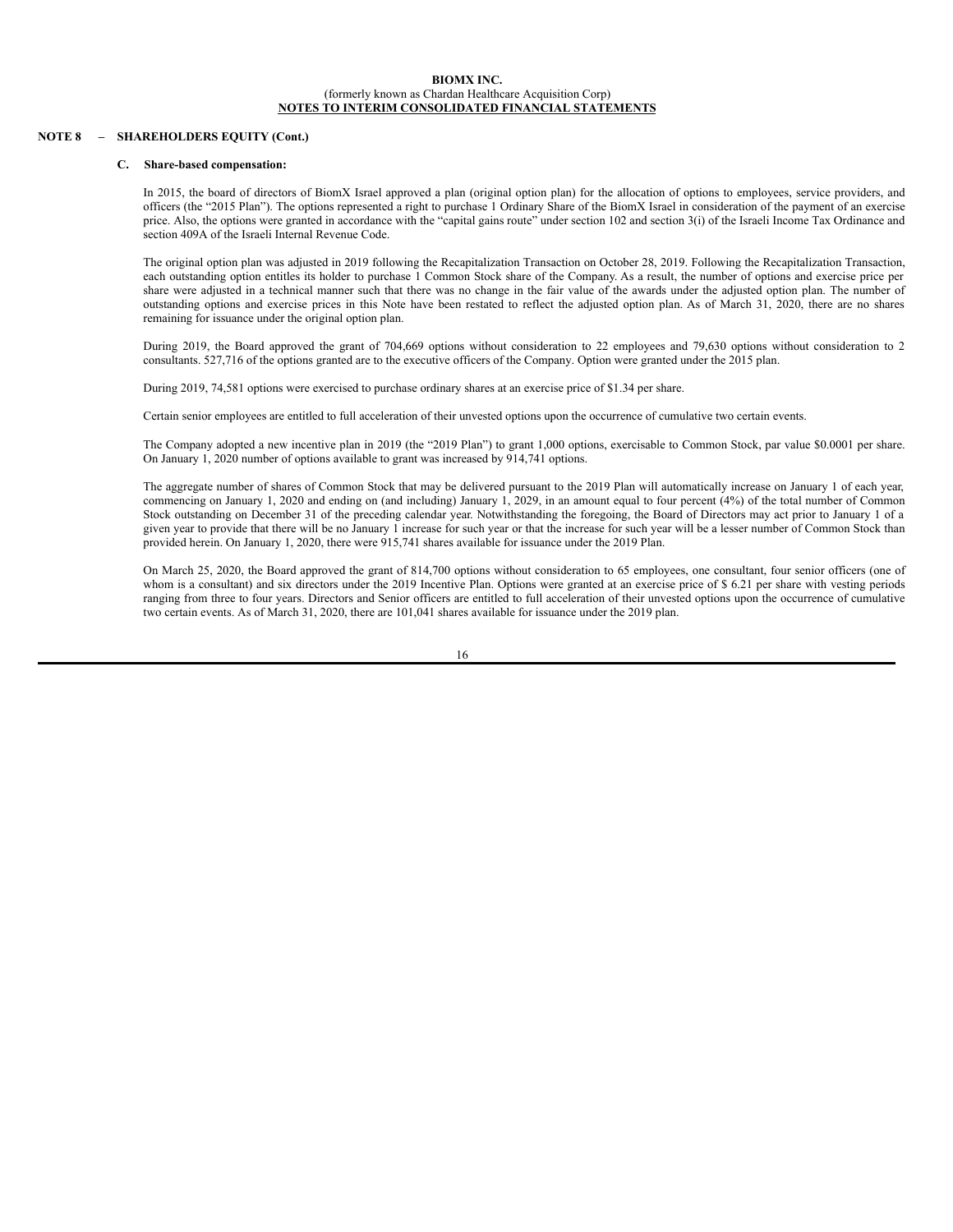# **NOTE 8 – SHAREHOLDERS EQUITY (Cont.)**

## **C. Share-based compensation: (Cont.)**

The fair value of each option was estimated as of the date of grant or reporting period using the Black-Scholes option-pricing model, using the following assumptions:

|                                         |      | Three months ended<br>March 31. |  |
|-----------------------------------------|------|---------------------------------|--|
|                                         | 2020 | 2019                            |  |
| Underlying value of ordinary share (\$) | 6.21 | 2.03                            |  |
| Exercise price $(\$)$                   | 6.21 | 2.03                            |  |
| Expected volatility $(\%)$              | 85.0 | 93.1                            |  |
| Term of the option (years)              | 6.25 | 6.25                            |  |
| Risk-free interest rate $(\% )$         | 0.52 | 2.23                            |  |

The cost of the benefit embodied in the options granted during the three months ended March 31, 2020, based on their fair value as at the grant date, is estimated to be approximately \$3.6 million. These amounts will be recognized in statements of operations over the vesting period.

**(1)** A summary of options granted to purchase the Company's Ordinary Shares under the Company's share option plan is as follows:

|                                                                          |                             | For the three months ended March 31, 2020 |                              |  |
|--------------------------------------------------------------------------|-----------------------------|-------------------------------------------|------------------------------|--|
|                                                                          | Number of<br><b>Options</b> | Weighted<br>average exercise<br>price     | Aggregate<br>intrinsic value |  |
| Outstanding at the beginning of period                                   | 3,143,802                   | 1.09                                      | 25,733                       |  |
| Granted                                                                  | 814,700                     | 6.21                                      |                              |  |
| Forfeited                                                                | (16,747)                    | 1.69                                      |                              |  |
| Exercised                                                                | (57, 325)                   | 1.85                                      |                              |  |
| Outstanding at the end of period                                         | 3,884,430                   | 2.87                                      | 16,035                       |  |
| Vested at end of period                                                  | 1,654,090                   |                                           |                              |  |
| Weighted average remaining contractual life – years as of March 31, 2020 | 6.96                        |                                           |                              |  |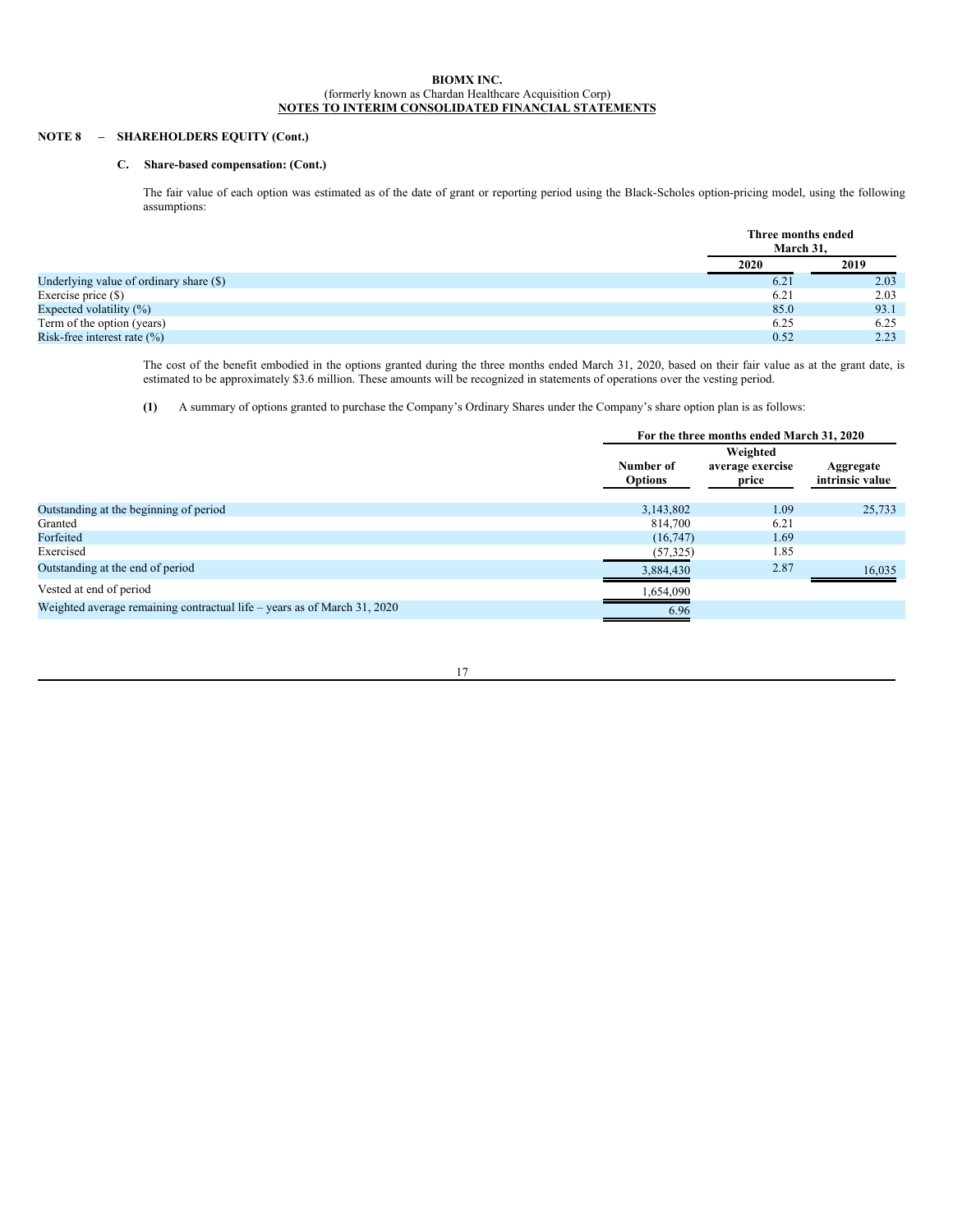# **NOTE 8 – SHAREHOLDERS EQUITY (Cont.)**

# **C. Share-based compensation: (Cont.)**

#### **Warrants:**

As of March 31, 2020, and 2019, the Company had the following outstanding warrants to purchase Common Stock as follows:

| Warrant                                           | <b>Issuance Date</b> | <b>Expiration Date</b> | <b>Exercise Price</b><br>Per Share | Number of<br><b>Shares of</b><br><b>Common Stock</b><br>Underlying<br>Warrants |
|---------------------------------------------------|----------------------|------------------------|------------------------------------|--------------------------------------------------------------------------------|
| Private Warrants issued to Yeda (see 1 below)     | May 11, 2017         | May 11, 2025           | $(*$                               | 591,382                                                                        |
| Private Warrants issued to Founders (see 2 below) | November 27, 2017    |                        |                                    | 10,589                                                                         |
| Private Placement Warrants (see 3 below)          | <b>IPO</b>           |                        |                                    |                                                                                |
|                                                   | (December 13, 2018)  | December 13, 2023      | 11.50                              | 2,900,000                                                                      |
| Public Warrants (see 4 below)                     | <b>IPO</b>           |                        |                                    |                                                                                |
|                                                   | (December 13, 2018)  | October 28, 2024       | 11.50<br>S                         | 3,500,000                                                                      |
|                                                   |                      |                        |                                    | 7.001.971                                                                      |

## (\*) less than \$0.001.

**1.** In May 2017, in accordance with the 2017 License Agreement (see also Note 10C), the Company issued to Yeda, for nominal consideration, 591,382 warrants to purchase Common Stock at \$0.0001 nominal value. No expenses or income were recorded in R&D expenses, net in the consolidated statements of comprehensive loss for the three months ended March 31, 2020 and 2019.

236,552 warrants were fully vested and exercisable on the date of their issuance. The remainder of the warrants will vest and become exercisable subject to achievement of certain milestones specified in the agreement as follows:

- a. 177,414 upon the filing of a patent application covering any Discovered Target or a Product
- b. 118,277 upon achievement of the earlier of the following milestone by the Company:
	- (i) execution of an agreement with a pharmaceutical company with respect to the commercialization of any of the Company's licensed technology or the Consulting IP or a Product (both defined in the 2017 License Agreement) or
	- (ii) the filing of a patent application covering any Discovered Target (as defined in the 2017 License Agreement) or a Product.
- c. 59,139 upon completion of a Phase 1 clinical trial in respect of a Product.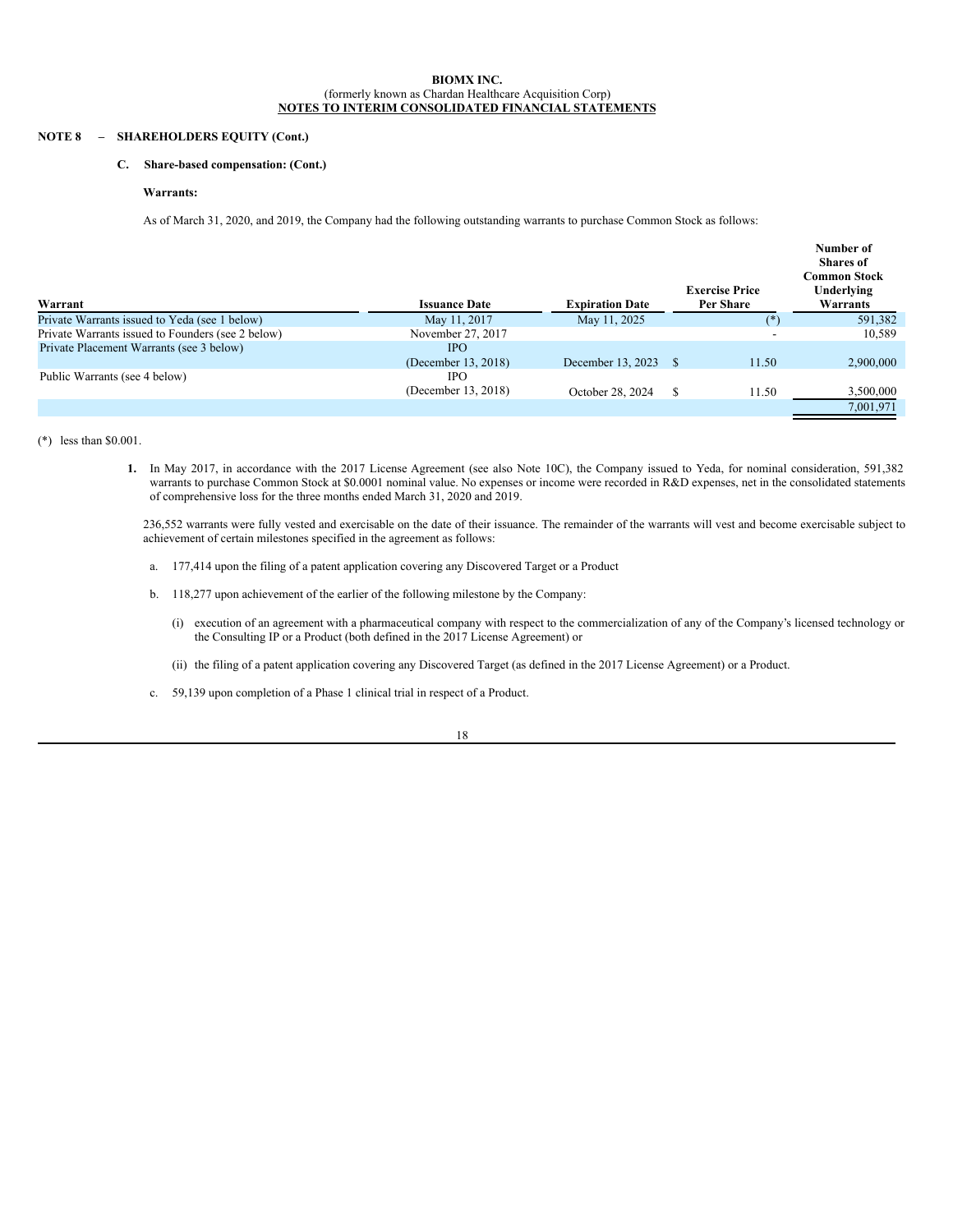# **NOTE 8 – SHAREHOLDERS EQUITY (Cont.)**

## **C. Share-based compensation: (Cont.)**

- **2.** In November 2017, the Company issued 7,615 warrants to Yeda and 2,974 warrants to its founders. All the warrants were fully vested at their grant date and will expire immediately prior to a consummation of an M&A transaction. The warrants have no exercise price.
- **3.** The Private Placement Warrants are identical to the Public Warrants underlying the Units sold in the Initial Public Offering except that the Private Placement Warrants are exercisable for cash (even if a registration statement covering the shares of Common Stock issuable upon exercise of such warrants is not effective) or on a cashless basis, at the holder's option, and will not be redeemable by the Company, in each case, so long as they are held by the initial purchasers or their permitted transferees. If the Private Placement Warrants are held by someone other than the initial purchasers or their permitted transferees, the Private Placement Warrants will be redeemable by the Company and exercisable by such holders on the same basis as the Public Warrants.
- **4.** The Public Warrants became exercisable upon Closing of the Reverse Recapitalization. No fractional shares will be issued upon exercise of the Public Warrants. Therefore, Public Warrants must be exercised in multiples of two warrants. The Company filed a Registration Statement on Form S-1 for the resale of shares underlying the warrants on December 13, 2019, which was declared effective on January 3, 2020. The Public Warrants will expire five years after the completion of the Reverse Recapitalization or earlier upon redemption or liquidation.

The Company may redeem the Public Warrants:

- in whole and not in part;
- at a price of \$0.01 per warrant;
- at any time during the exercise period;
- upon a minimum of 30 days' prior written notice of redemption;
- if, and only if, the last sale price of the Company's common stock equals or exceeds \$16.00 per share for any 20 trading days within a 30-trading day period ending on the third business day prior to the date on which the Company sends the notice of redemption to the warrant holders; and
- if, and only if, there is a current registration statement in effect with respect to the shares of common stock underlying such warrants at the time of redemption and for the entire 30-day trading period referred to above and continuing each day thereafter until the date of redemption.

If the Company calls the Public Warrants for redemption, management will have the option to require all holders that wish to exercise the Public Warrants to do so on a "cashless basis," as described in the warrant agreement. The exercise price and number of shares of Common Stock issuable upon exercise of the warrants may be adjusted in certain circumstances including in the event of a stock dividend, or recapitalization, reorganization, merger or consolidation. However, the warrants will not be adjusted for issuance of Common Stock at a price below its exercise price. Additionally, in no event will the Company be required to net cash settle the warrants.

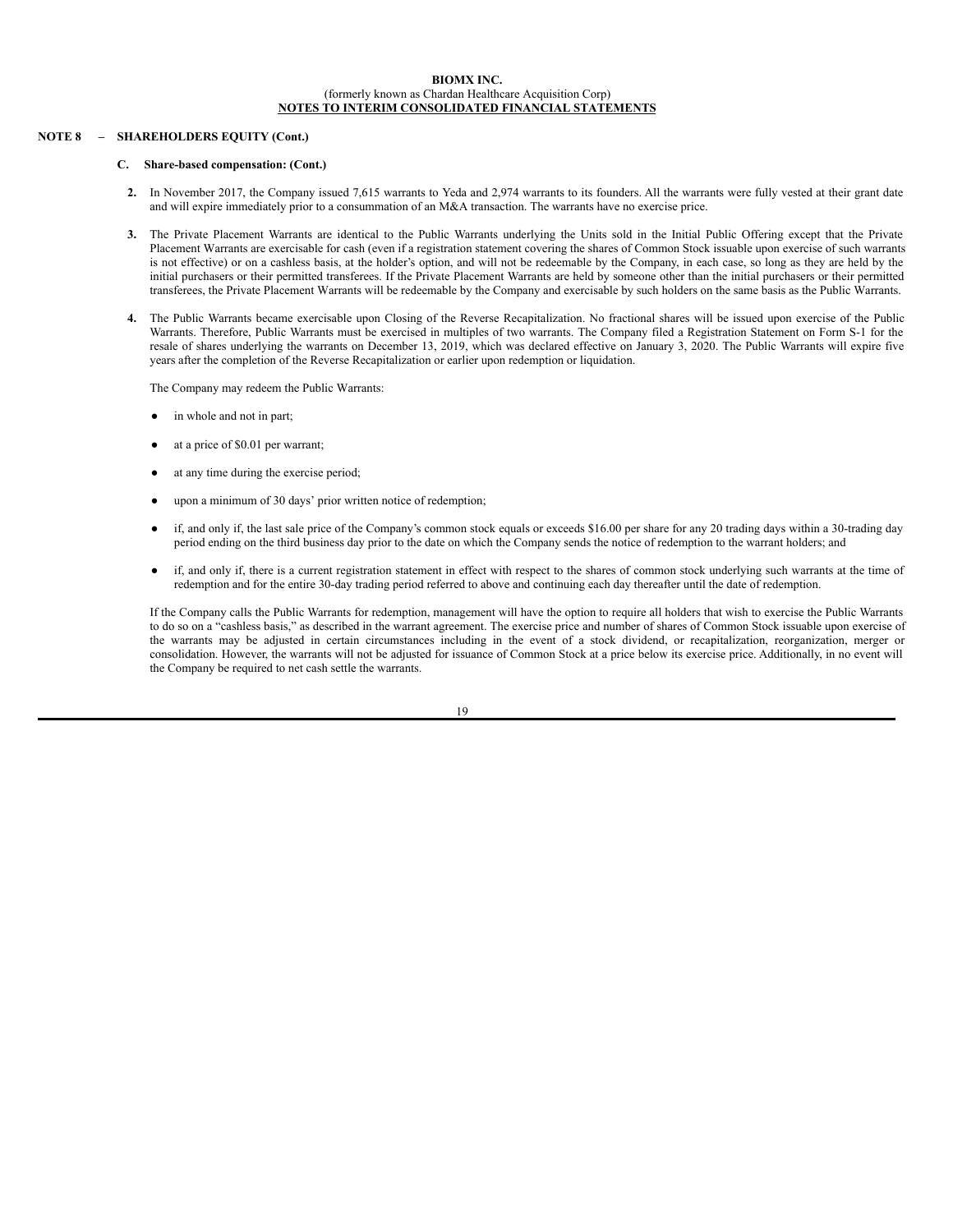# **NOTE 8 – SHAREHOLDERS EQUITY (Cont.)**

## **C. Share-based compensation: (Cont.)**

**(2)** The following table sets forth the total share-based payment expenses resulting from options granted, included in the statements of operation:

|                            |      | Three months ended<br>March 31 |  |
|----------------------------|------|--------------------------------|--|
|                            | 2020 | 2019                           |  |
| R&D                        | 192  | 194                            |  |
| General and administrative | 145  | 110                            |  |
|                            | 337  | 304                            |  |

# **NOTE 9 – RELATED PARTIES**

On October 31, 2018, BiomX entered into a research collaboration agreement with Janssen Research & Development, LLC ("Janssen") an affiliate of shareholder Johnson & Johnson Development Corporation, for a collaboration on biomarker discovery for inflammatory bowel disease ("IBD"). Under the agreement, BiomX is eligible to receive fees totaling \$167 thousand in installments of \$50 thousand within 60 days of signing of the agreement, \$17 thousand upon completion of data processing, and two installments of \$50 thousand each, upon delivery of Signature Phase I of the Final Study Report (both terms defined within the agreement). Unless terminated earlier, this agreement will continue in effect, until 30 days after the parties complete the research program and BiomX provide Janssen with a final study report. The research period started during March 2019 and ended on September 2019. The final report was provided to Janssen in December 2019.

# **NOTE 10 – BASIC LOSS PER SHARE**

The basic and diluted net loss per share and weighted average number of shares of Ordinary Shares used in the calculation of basic and diluted net loss per share are as follows (USD in thousands, except share and per share data):

|                                                                | Three months ended<br>March 31. |           |
|----------------------------------------------------------------|---------------------------------|-----------|
|                                                                | 2020                            | 2019      |
| Net loss                                                       | 5,901                           | 3,225     |
| Interest accrued on preferred shares (pre-merger – BiomX Ltd.) |                                 | 1,183     |
| Net loss used in the calculation of basic net loss per share   | 5,901                           | 4.408     |
| Net loss per share                                             | 0.26                            | 2.20      |
| Weighted average number of Common Stock                        | 22,897,723                      | 2,005,043 |

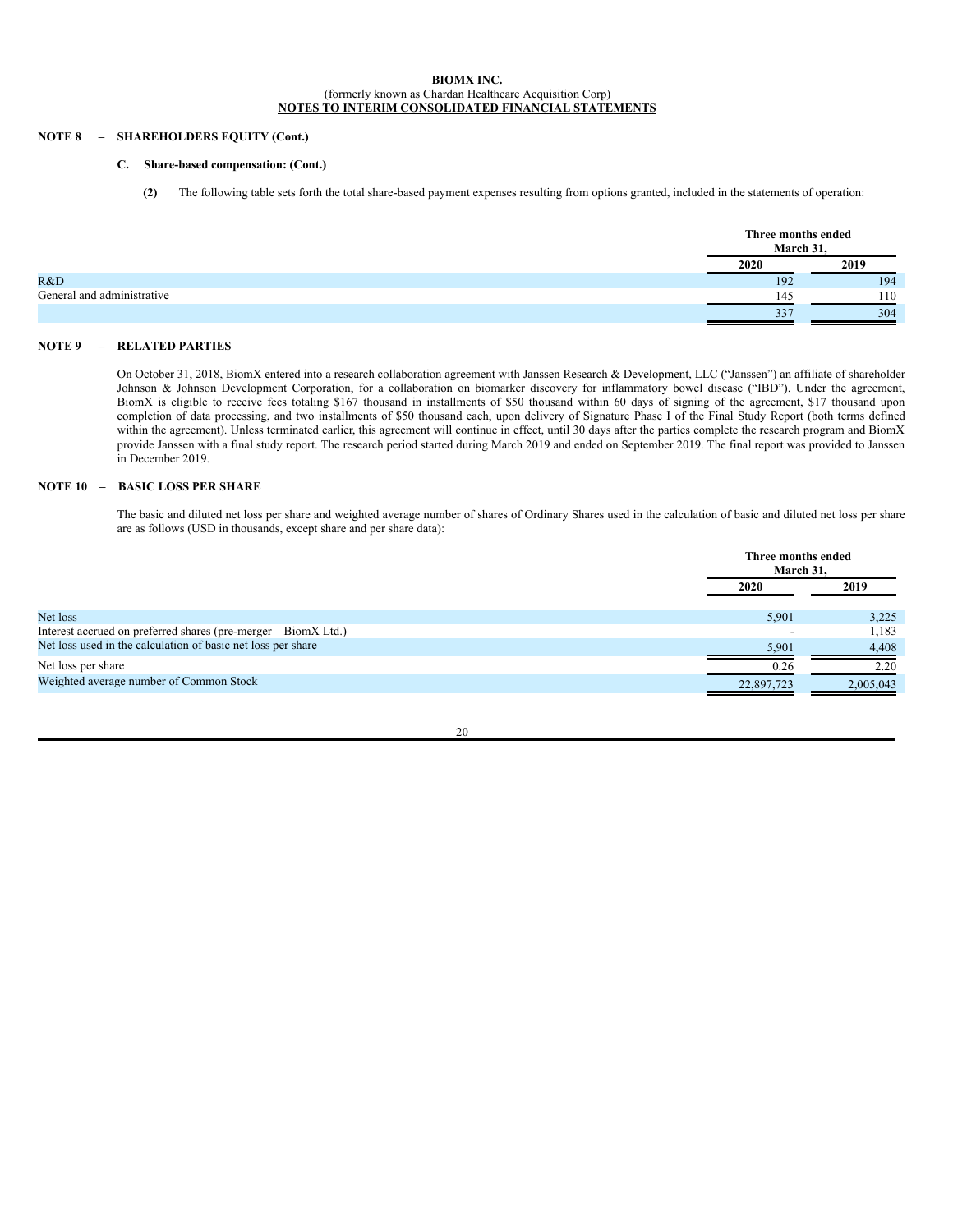# **NOTE 11 – SUBSEQUENT EVENTS**

On May 5, 2020, the Board of Directors approved the grant of 79,000 options to four employees under the 2019 Incentive Plan. Options were granted at an exercise price of \$5.59 per share with a vesting period of four years.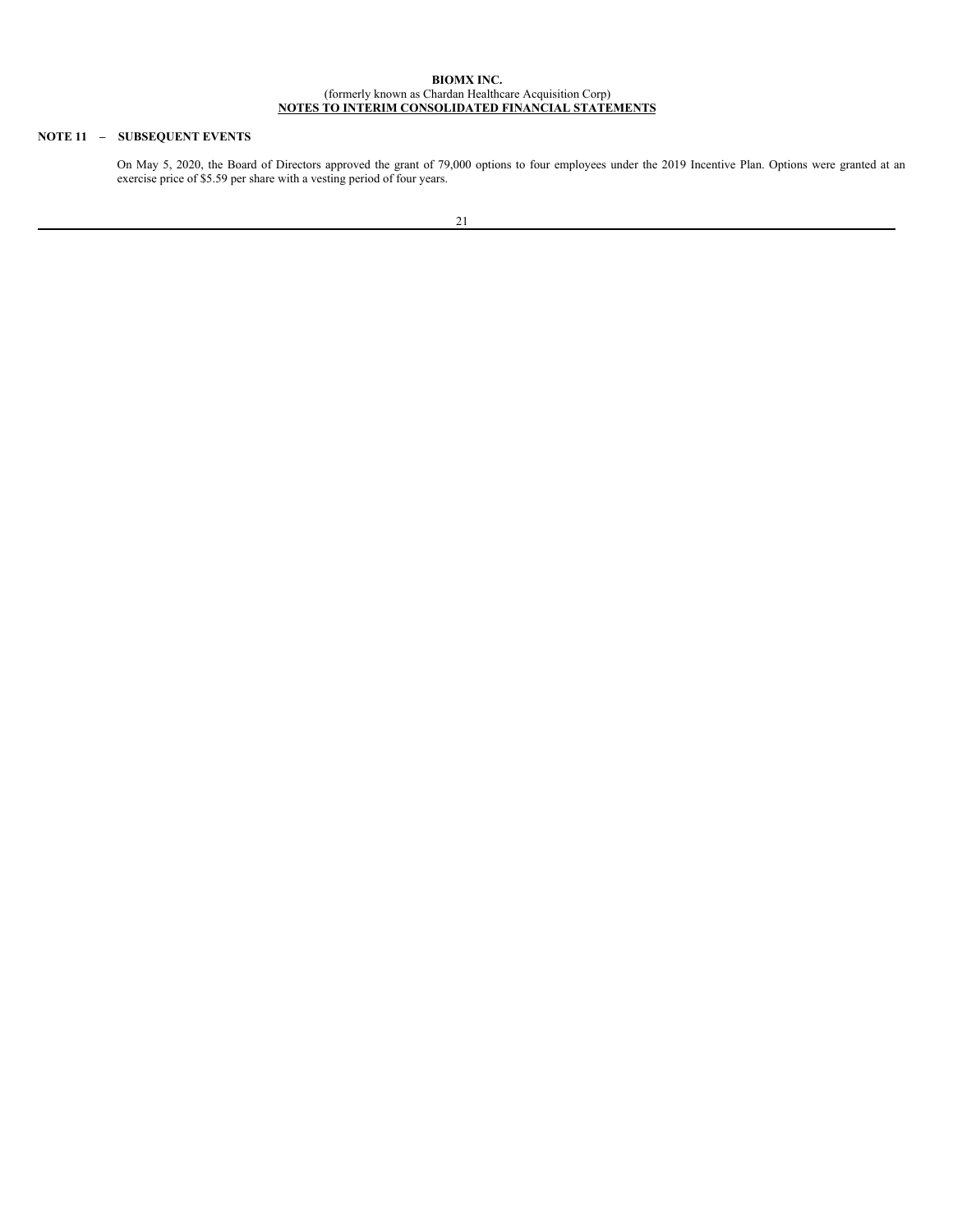#### <span id="page-24-0"></span>**Item 2. Management's Discussion and Analysis of Financial Condition and Results of Operations**

References in this Quarterly Report to "we," "us," the "Company" or similar words refer to the combined company, BiomX Inc. When this Quarterly Report references "BiomX" and describes the business of BiomX, it refers to the business of BiomX Ltd., an Israeli company and wholly-owned subsidiary of the Company. The financial statements included in this Quarterly Report show the consolidated balances and transactions of the Company and BiomX and may also show comparative financial information of BiomX (the acquirer in a reverse merger for accounting purposes). The following discussion and analysis of the Company's financial condition and results of operations should be read in conjunction with the financial statements and the notes thereto contained elsewhere in this Quarterly Report. Certain information contained in the discussion and analysis set forth below includes forward-looking statements that involve risks and uncertainties.

Pursuant to a merger agreement dated as of July 16, 2019 and amended as of October 11, 2019, among other things, CHAC Merger Sub Ltd., an Israeli company and wholly owned subsidiary of the Company, merged with and into BiomX, with BiomX continuing as the surviving entity and a wholly-owned subsidiary of the Company (the "Business Combination"). The Business Combination was treated as a "reverse merger" in accordance with GAAP. For accounting purposes, BiomX was considered to have acquired the Company. Therefore, for accounting purposes, the Business Combination was treated as the equivalent of a capital transaction in which BiomX issued stock for the net assets of the Company. The net assets of the Company were stated at historical cost, with no goodwill or other intangible assets recorded. The post-acquisition financial statements of the Company had shown the consolidated balances and transactions of the Company and BiomX as well as comparative financial information of BiomX (the acquirer for accounting purposes).

#### **General**

BiomX is a clinical stage microbiome product discovery company developing products using both natural and engineered phage technologies designed to target and destroy bacteria that affect the appearance of skin, as well as harmful bacteria in chronic diseases, such as IBD, liver disease and cancer. Bacteriophage or phage are viruses that target bacteria and are considered inert to mammalian cells. By developing proprietary combinations of naturally occurring phage and by creating novel phage using synthetic biology, BiomX develops phage-based therapies intended to address large-market and orphan diseases.

Since inception in 2015, BiomX has devoted substantially all its resources to organizing and staffing its company, raising capital, acquiring rights to or discovering product candidates, developing its technology platforms, securing related intellectual property rights, and conducting discovery, research and development activities for its product candidates. It does not have any products approved for sale, its products are still in the preclinical development stage, and it has not generated any revenue from product sales. As BiomX moves its product candidates from preclinical to clinical stage, it expects its expenses to increase.

## **Recent Developments**

In December 2019, a strain of novel coronavirus (now commonly known as COVID-19) was reported to have surfaced in Wuhan, China. COVID-19 has since spread rapidly throughout many countries, and, on March 12, 2020, the World Health Organization declared COVID-19 to be a pandemic. In an effort to contain and mitigate the spread of COVID-19, many countries have imposed unprecedented restrictions on travel, and there have been business closures and a substantial reduction in economic activity in countries that have had significant outbreaks of COVID-19. The Company has implemented recommended measures to safeguard the health and safety of its employees and clinical trial participants, and the continuity of its business operations. As of May 14, 2020, the COVID-19 pandemic has not had a material impact on our results of operation. However, uncertainty remains as to the potential impact of the COVID-19 pandemic on our future research and development activities. It is not currently possible to predict how long the pandemic will last or the time that it will take for economic activity to return to prior levels, and we do not yet know the full extent of any impact on our business or our operations. We will continue to monitor the COVID-19 pandemic closely and intend to follow health and safety guidelines as they evolve.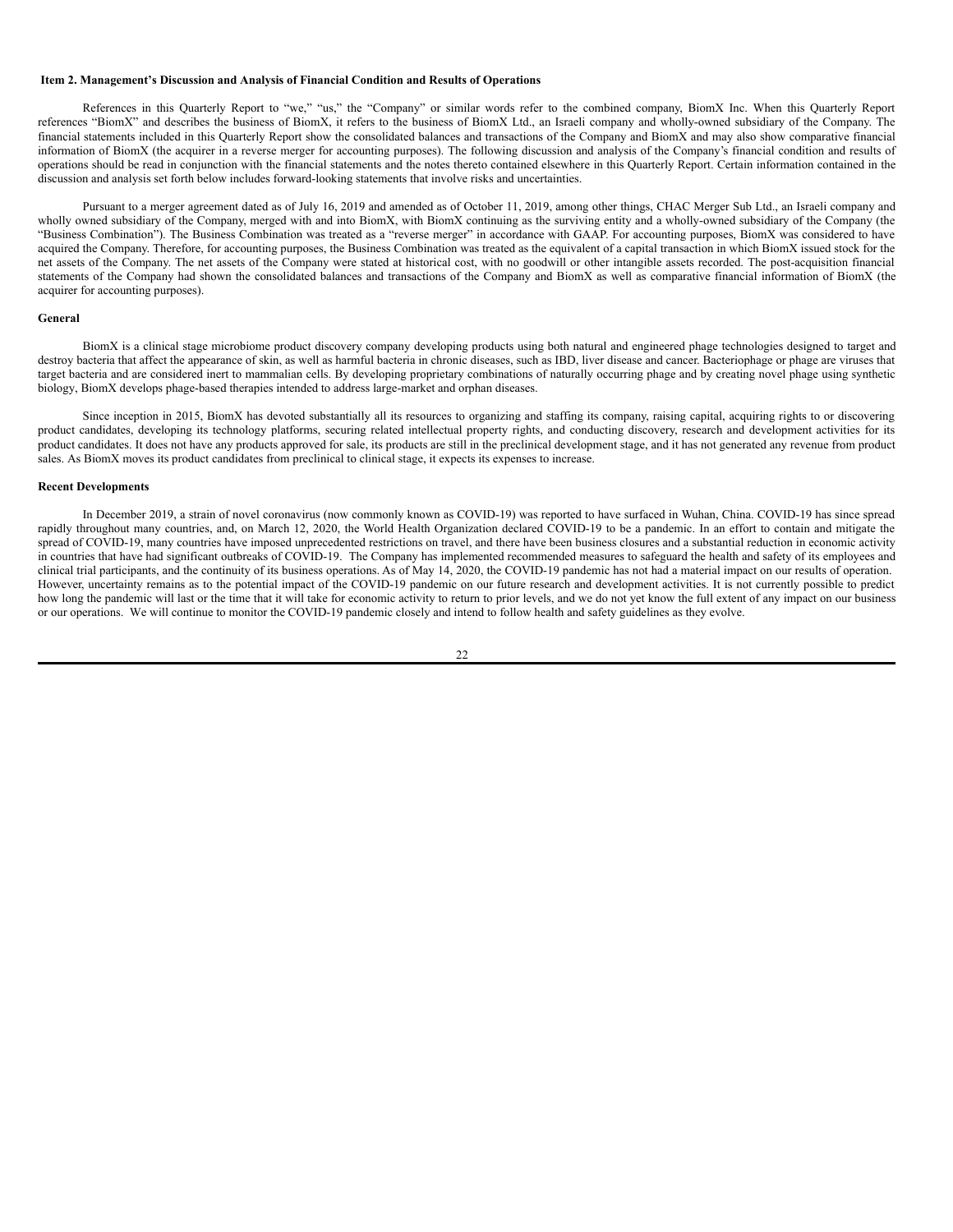#### **Consolidated Results of Operations**

## Comparison of the Three Months Ended March 31, 2020 and 2019

The following table summarizes our consolidated results of operations for the three months ended March 31, 2020 and 2019:

|                                                |  | <b>Three Months ended</b><br>March 31, |  |       |  |
|------------------------------------------------|--|----------------------------------------|--|-------|--|
|                                                |  | <b>2020</b><br>2019<br>In thousands    |  |       |  |
|                                                |  |                                        |  |       |  |
| Research and development ("R&D") expenses, net |  | 3,908                                  |  | 2,743 |  |
| General and administrative expenses            |  | 2,058                                  |  | 981   |  |
| <b>Operating loss</b>                          |  | 5,966                                  |  | 3,724 |  |
| Finance expenses income, net                   |  | (65)                                   |  | (499) |  |
| <b>Net Loss</b>                                |  | 5,901                                  |  | 3,225 |  |

Research and development expenses were \$3,908 for the three months ended March 31, 2020, compared to \$2,743 thousand for the three months ended March 31, 2019. The increase of \$1,165, or 42%, is primarily due to the manufacturing of BX001 and BX002, the Company's product candidates for acne-prone skin and IBD, respectively, and due to the BX001 Phase 1 cosmetic clinical study.

General and administrative expenses were \$2,058 for the three months ended March 31, 2020, compared to \$981 thousand for the three months ended March 31, 2019. The increase of \$1,077, or 110%, is primarily due to expenses associated with public company infrastructure.

## **Clinical Updates**

On March 31st, 2020 we announced positive topline results from a the randomized, double-blind, dose-finding, placebo-controlled single center Phase 1 cosmetic clinical study of BX001, a topical gel comprised of a cocktail of naturally-occurring phage targeting C. acnes to improve the appearance of acne-prone skin in subjects with acne-prone skin. The 75 enrolled individuals with mild-to-moderate acne were randomized into one of three cohorts: a high dose cohort, a low dose cohort, and a placebo cohort (vehicle). The study met its primary endpoint of safety and tolerability for both doses of BX001, as well as a statistically significant (p=0.036) reduction of Cutibacterium acnes (C. acnes) levels for the high dose of BX001 compared to placebo. C. acnes are bacteria implicated in the pathophysiology of acne vulgaris.

BX001 is a topical gel comprised of a cocktail of naturally-occurring phage targeting C. acnes to improve the appearance of acne-prone skin. The Phase 1 cosmetic clinical study was a four-week randomized, double-blind, dose-finding, placebo-controlled single center trial which enrolled 75 individuals with mild-to-moderate acne. Enrolled individuals were randomized into one of three cohorts: a high dose cohort, a low dose cohort, and a placebo cohort (vehicle).

The Phase 2 cosmetic clinical study is planned to be a 12-week randomized, double-blind, placebo-controlled trial in 100 individuals with mild-to-moderate acne. Enrolled individuals will be randomized into one of two cohorts: BX001 or placebo (vehicle). Findings from post-hoc analyses of data from the BX001 Phase 1 cosmetic clinical study resulted in plans to enrich the subject population for certain characteristics in the Phase 2 BX001 cosmetic clinical study.

BiomX's guidance on the timing of certain clinical milestones has evolved, partly due to the health and safety precautions we've taken and challenges in clinical trial enrollment due to the COVID-19 pandemic. Results from the phase 2 cosmetic clinical study of BX001 are expected in the second quarter of 2021. Results from the first-inhuman Phase 1a study of BX002 in IBD are expected in the fourth quarter of 2020 and results from the phase 1b/phase 2a are expected in the second half of 2021. As the PSC program shares the same bacterial target (Klebsiella pneumoniae) as the IBD program, BiomX plans to apply the Phase 1 study results in IBD to inform the PSC program, with the intention of progressing into Phase 2 development in PSC in 2022. Proof of concept in animal models in the colorectal cancer program is expected by the second quarter of 2021.

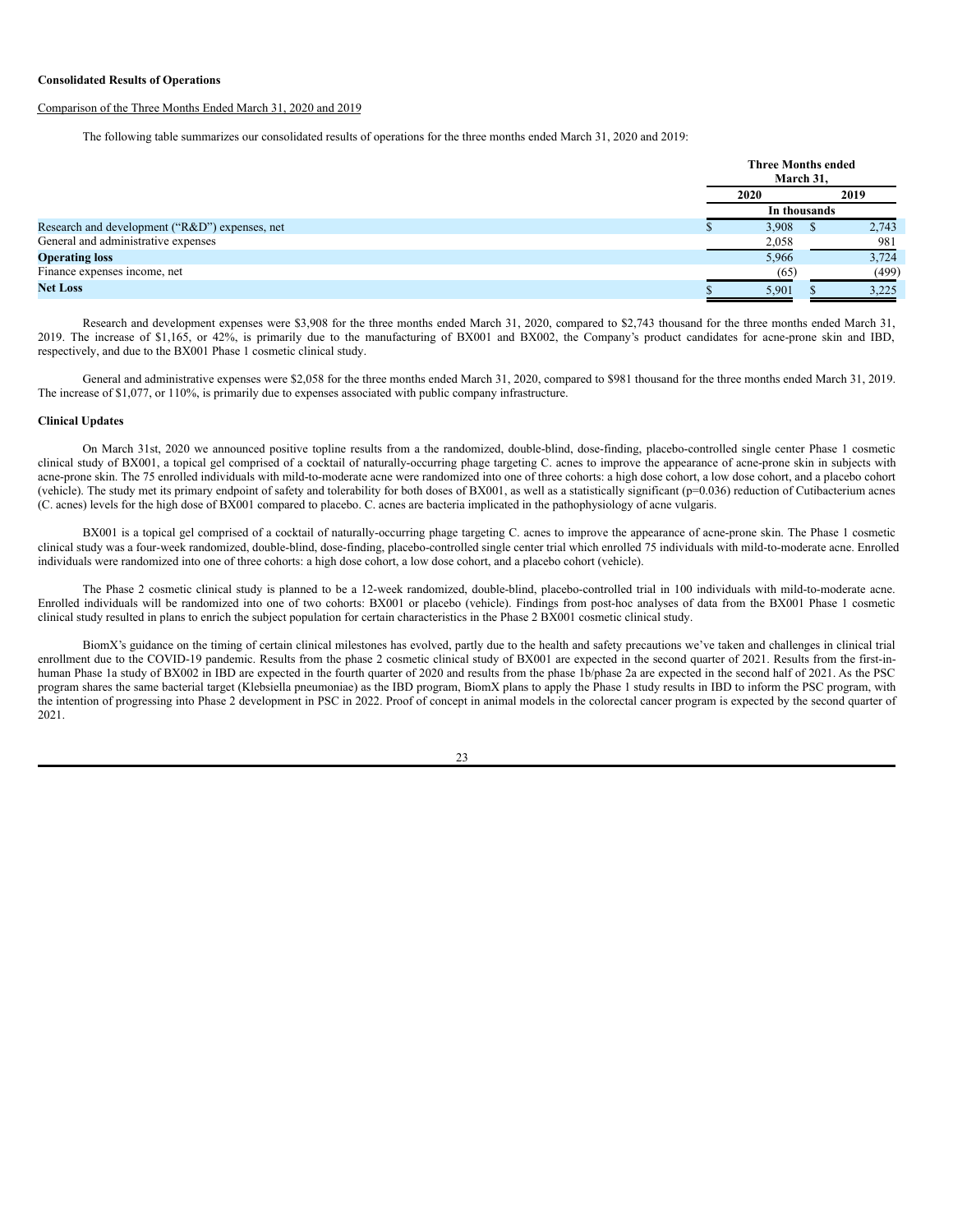### **Liquidity and Capital Resources**

### Cash Flows

The following table summarizes our cash flows for each of the periods presented:

|                                                      | <b>Three Months Ended</b><br>March 31, |          |
|------------------------------------------------------|----------------------------------------|----------|
|                                                      | 2020                                   | 2019     |
|                                                      | In thousands                           |          |
| Net cash used in operating activities                | $(6,671)$ \$                           | (3,040)  |
| Net cash used in investing activities                | (329)                                  | (192)    |
| Net cash provided by financing activities            |                                        | 1,800    |
| Net increase (decrease) in cash and cash equivalents | (6.969)                                | (1, 432) |

Net cash used in operating activities for the three months ended March 31, 2020 included our net loss of \$5.9 million. Net changes in our operating assets and liabilities for the three months ended March 31, 2020 consisted primarily of decrease in trade account payables of \$1.8 million.

Net cash used in operating activities for the three months ended March 31, 2019 was \$3.0 million. Net changes in our operating assets and liabilities for the three months ended March 31, 2019 consisted primarily of \$ 3.2 million net loss.

#### **Investing Activities**

During the three months ended March 31, 2020, net cash provided by investing activities was \$0.3 million, mainly as a result of purchasing property and equipment.

During the three months ended March 31, 2019, net cash used in investing activities was \$0.2 million, mainly as a result of purchase of property and equipment.

# **Financing Activities**

During the three months ended March 31, 2020, net cash provided by financing activities was \$0.03 million, consisting of exercise of stock options and outflows in connection with current assets and liabilities acquired in reverse recapitalization.

During the three months ended March 31, 2019, net cash provided by financing activities was \$1.8 million, as a result of issuance of preferred shares, net of issuance

## costs.

#### **Off-Balance Sheet Arrangements**

As of March 31, 2020, we did not have any off-balance sheet arrangements, as defined in the rules and regulations of the SEC.

## **Critical Accounting Policies and Significant Judgments and Estimates**

Our consolidated financial statements are prepared in accordance with GAAP. The preparation of our consolidated financial statements and related disclosures requires us to make estimates and judgments that affect the reported amounts of assets, liabilities, revenue, costs and expenses, and the disclosure of contingent assets and liabilities in our financial statements. We base our estimates on historical experience, known trends and events and various other factors that we believe are reasonable under the circumstances, the results of which form the basis for making judgments about the carrying values of assets and liabilities that are not readily apparent from other sources. We evaluate our estimates and assumptions on an ongoing basis. Our actual results may differ from these estimates under different assumptions or conditions. Part II, Item 7 —"Management's Discussion and Analysis of Financial Condition and Results of Operations" of our 2019 Annual Report includes a summary of the critical accounting policies we believe are the most important to aid in understanding our financial results. There have been no changes to those critical accounting policies that have had a material impact on our reported amounts of assets, liabilities, revenue, costs and expenses, or the disclosure of contingent assets and liabilities in our financial statements during the three months ended March 31, 2020.

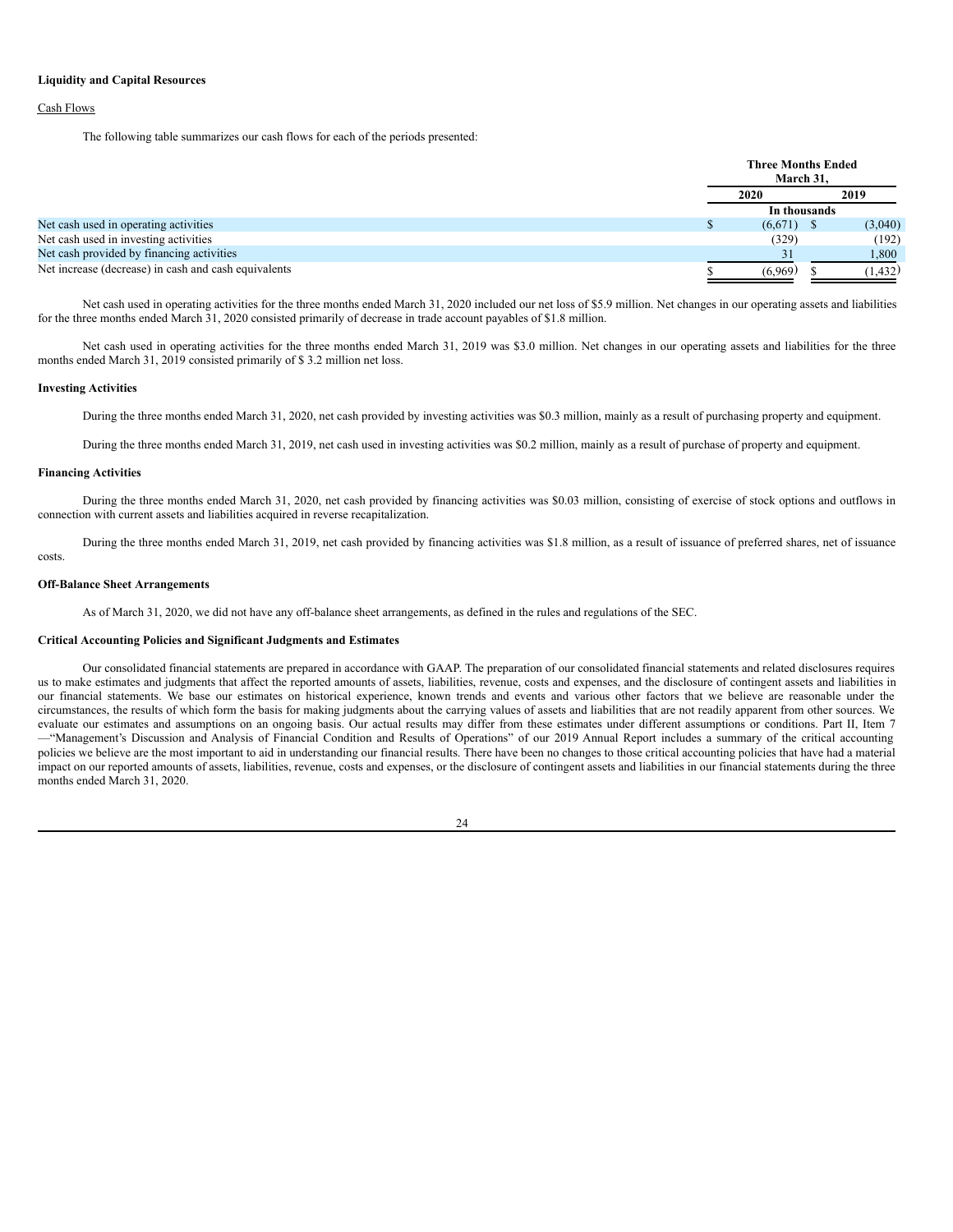#### **Recently Issued Accounting Pronouncements**

A description of recently issued accounting pronouncements that may potentially impact our financial position and results of operations is disclosed in Note 2 to our unaudited condensed consolidated financial statements.

#### <span id="page-27-0"></span>**Item 3. Quantitative and Qualitative Disclosures About Market Risk**

As a smaller reporting company, we are not required to make disclosures under this Item.

## <span id="page-27-1"></span>**Item 4. Controls and Procedures**

### **Evaluation of Disclosure Controls and Procedures**

Disclosure controls and procedures are designed to ensure that information required to be disclosed by us in our Exchange Act reports is recorded, processed, summarized, and reported within the time periods specified in the SEC's rules and forms, and that such information is accumulated and communicated to our management, including our principal executive officer and principal financial officer or persons performing similar functions, as appropriate to allow timely decisions regarding required disclosure.

Under the supervision and with the participation of our management, including our principal executive officer and principal financial and accounting officer, we conducted an evaluation of the effectiveness of our disclosure controls and procedures during the period covered by this Quarterly Report, as such term is defined in Rules 13a-15(e) and 15d-15(e) under the Exchange Act. Based on this evaluation, our principal executive officer and principal financial officer have concluded that that our disclosure controls and procedures were effective as of March 31, 2020.

## **Changes in Internal Control over Financial Reporting**

Management did not have sufficient time following the Business Combination to complete a comprehensive assessment of internal control over financial reporting for the year ended December 31, 2019. In making this determination, we considered the effects of the Business Combination, which is treated as a "reverse merger" in accordance with GAAP and after which, substantially all of the business of the Company was that of BiomX. Management has begun to take steps to strengthen the Company's internal control over financial reporting, including the hiring of experienced accounting and finance staff, and adopting new policies and procedures, and intends to take additional steps during the 2020 fiscal year. Management intends to complete its assessment for inclusion in our 2020 Annual Report.

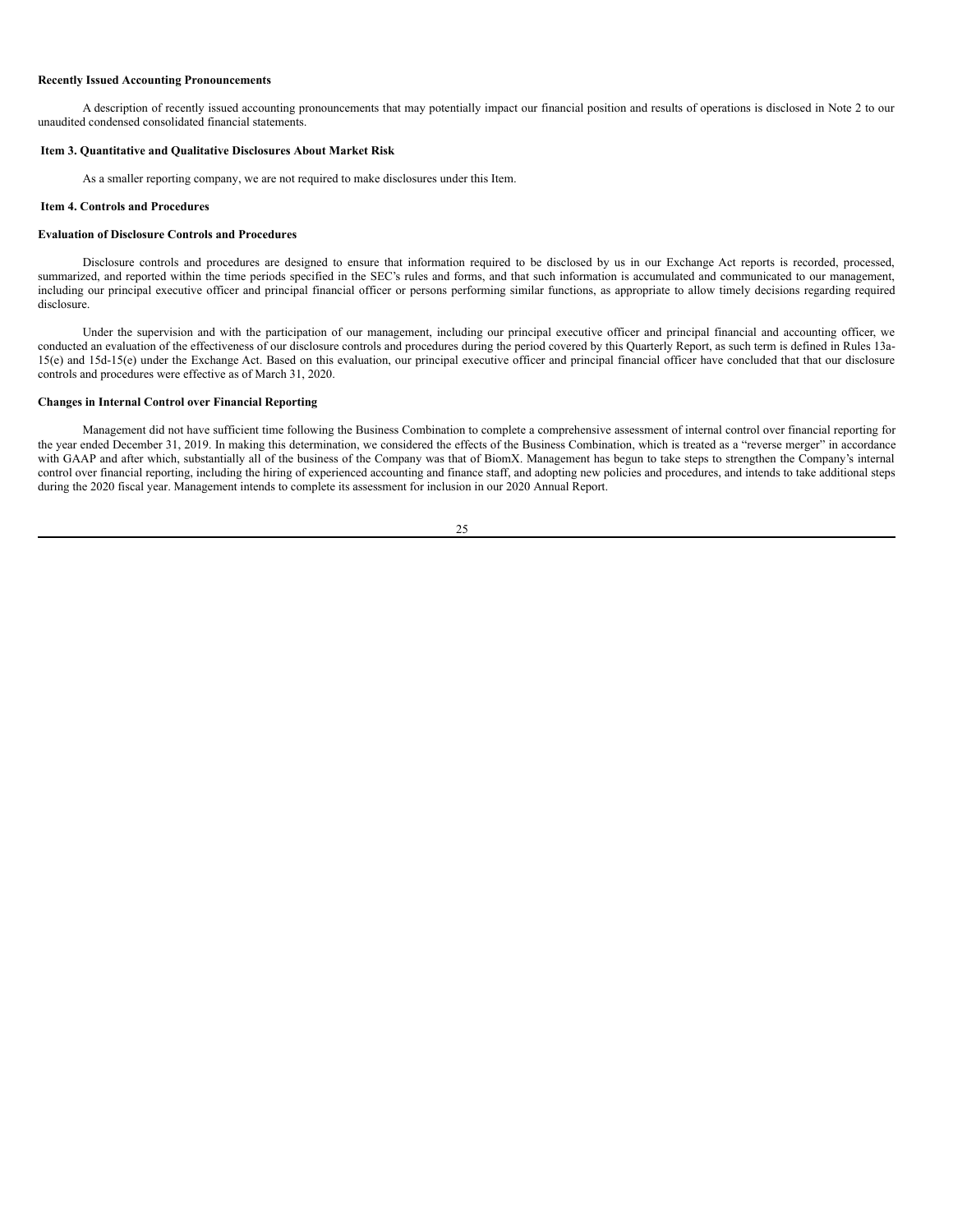# <span id="page-28-0"></span>**PART II - OTHER INFORMATION**

# <span id="page-28-1"></span>**Item 1. Legal Proceedings.**

We may be subject to legal proceedings, investigations and claims incidental to the conduct of our business from time to time. We are not currently a party to any material litigation or other legal proceedings brought against us. We are also not aware of any legal proceeding, investigation or claim, or other legal exposure that has a more than remote possibility of having a material adverse effect on our business, financial condition or results of operations.

## <span id="page-28-2"></span>**Item 1A. Risk Factors.**

There have been no material changes to the principal risks that we believe are material to our business, results of operations, and financial condition from those disclosed in Part I, Item 1A—"Risk Factors" of the 2019 Annual Report.

## <span id="page-28-3"></span>**Item 2. Unregistered Sales of Equity Securities and Use of Proceeds.**

None.

# <span id="page-28-4"></span>**Item 3. Defaults Upon Senior Securities.**

None.

## <span id="page-28-5"></span>**Item 4. Mine Safety Disclosures.**

Not Applicable.

# <span id="page-28-6"></span>**Item 5. Other Information.**

None.

# <span id="page-28-7"></span>**Item 6. Exhibits**

The following exhibits are filed as part of, or incorporated by reference into, this Quarterly Report.

| No.  | <b>Description of Exhibit</b>                                                                                                                                        |
|------|----------------------------------------------------------------------------------------------------------------------------------------------------------------------|
| 3.1  | Certificate of Amendment of Certificate of Incorporation of the Company, effective on October 28, 2019                                                               |
| 10.1 | Form of Non-Qualified Stock Option Agreement (U.S. Awards to Non-Executives) (Incorporated by reference to Exhibit 10.19 to the registrant's Annual Report on        |
|      | Form 10-K filed by the registrant on March 26, 2020)                                                                                                                 |
| 10.2 | Form of Non-Qualified Stock Option Agreement (U.S. Awards to Executive Officers) (Incorporated by reference to Exhibit 10.20 to the registrant's Annual Report       |
|      | on Form 10-K filed by the registrant on March 26, 2020)                                                                                                              |
| 10.3 | Form of Option Agreement (Israeli Awards) (Incorporated by reference to Exhibit 10.21 to the registrant's Annual Report on Form 10-K filed by the registrant on      |
|      | March 26, 2020)                                                                                                                                                      |
| 31.1 | Certification of Principal Executive Officer pursuant to Rule 13a-14 and Rule 15d-14(a), promulgated under the Securities and Exchange Act of 1934, as amended       |
| 31.2 | Certification of Principal Financial Officer pursuant to Rule 13a-14 and Rule 15d-14(a), promulgated under the Securities and Exchange Act of 1934, as amended       |
| 32   | Certification of Principal Executive Officer and Principal Financial Officer pursuant to 18 U.S.C. Section 1350, as adopted pursuant to Section 906 of the Sarbanes- |
|      | Oxley Act of 2002                                                                                                                                                    |
|      |                                                                                                                                                                      |

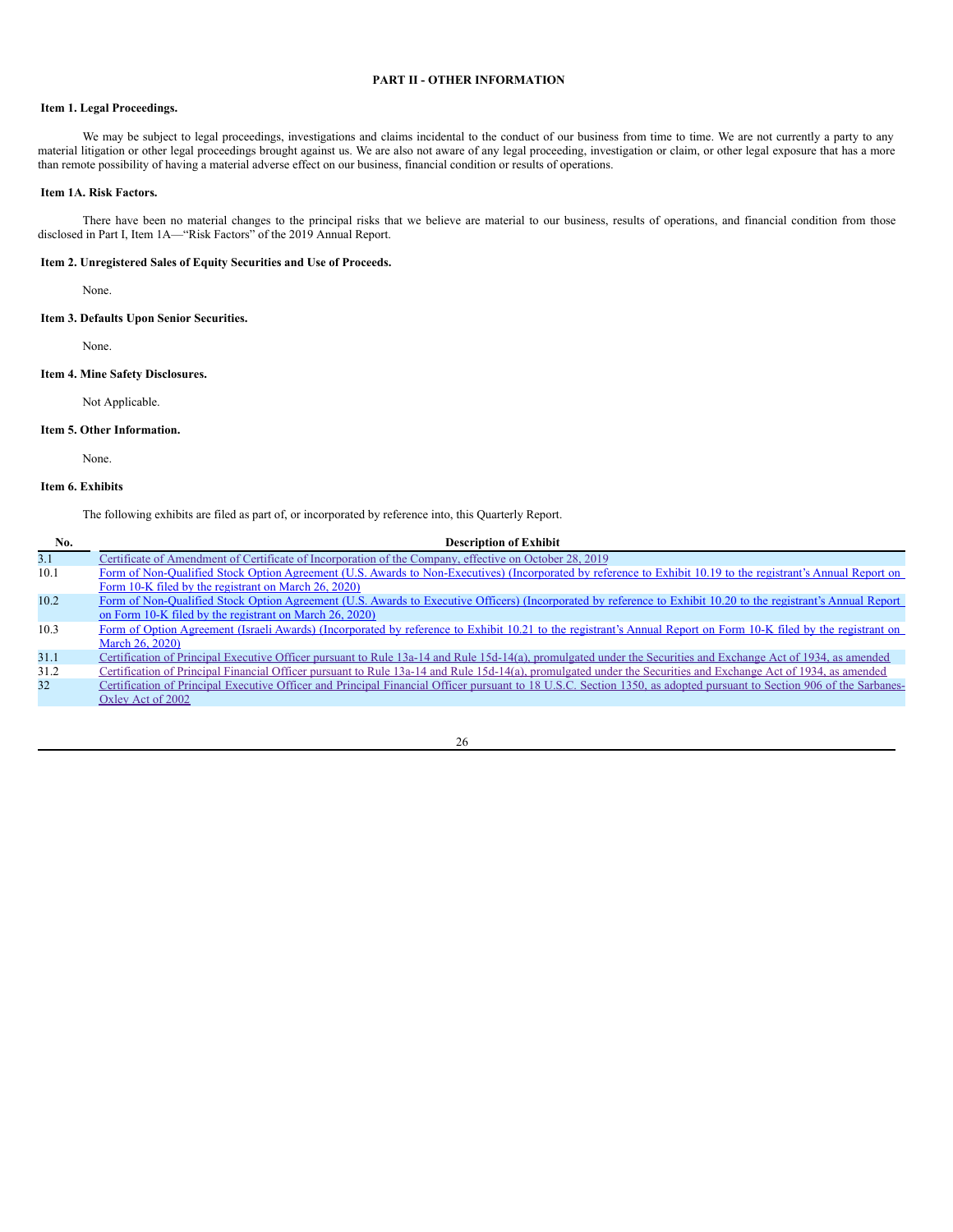# <span id="page-29-0"></span>**SIGNATURES**

Pursuant to the requirements of Securities Exchange Act of 1934, the registrant has duly caused this report to be signed on its behalf by the undersigned thereunto duly authorized.

Date: May 14, 2020

Date: May 14, 2020

# **BIOMX INC.**

| By:    | /s/ Jonathan Solomon                     |
|--------|------------------------------------------|
| Name:  | Jonathan Solomon                         |
| Title: | Chief Executive Officer                  |
|        | (Principal Executive Officer)            |
| By:    | /s/ Marina Wolfson                       |
|        | Name: Marina Wolfson                     |
| Title: | Vice President of Finance and Operations |
|        | (Principal Financial Officer and         |
|        | Principal Accounting Officer)            |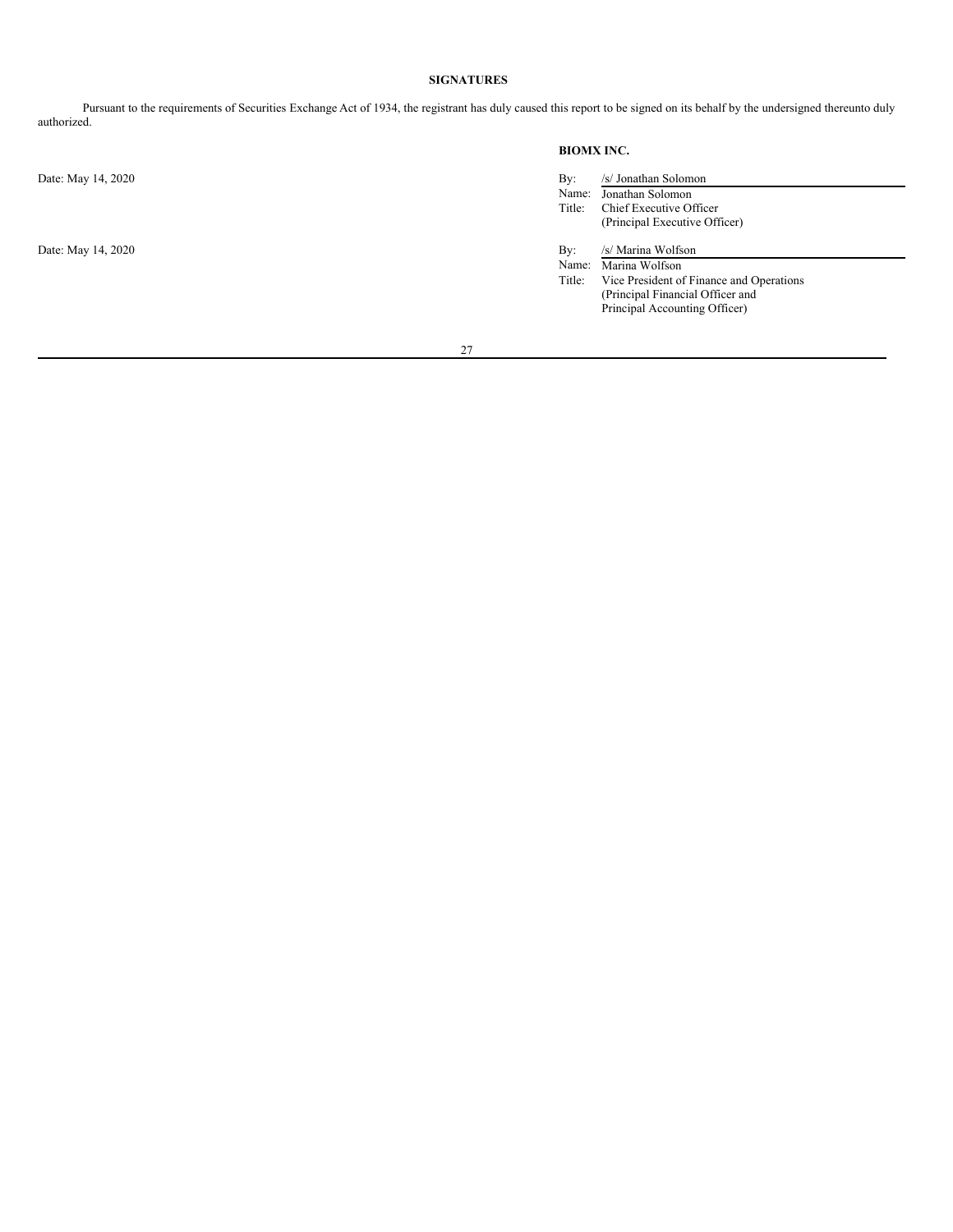## **STATE OF DELAWARE**

## **CERTIFICATE OF AMENDMENT OF CERTIFICATE OF INCORPORATION OF CHARDAN HEALTHCARE ACQUISITION CORP.**

1. This Certificate of Amendment (the "Certificate of Amendment") amends the provisions of the Corporation's Certificate of Incorporation filed with the Secretary of State of the State of Delaware on November 1**,** 2017, as amended by the Certificate of Amendment filed with the Secretary of State of the State of Delaware on September 14, 2018, as amended by the Certificate of Amendment filed with the Secretary of State of the State of Delaware on December 13, 2018 (the "Certificate of lncorporation").

2. ARTICLE FIRST is amended and restated in its entirety to read as follows:

"The name of the corporation is BiomX Inc. (hereinafter called the "Corporation")."

3. ARTICLE FIFTH is amended and restated in its entirety to read as follows:

"The total number of shares of all classes of capital stock which the Corporation shall have authority to issue is 61,000,000, of which 60,000,000 shares shall be common stock, par value \$.0001 per share ("Common Stock") and 1,000,000 shares shall be preferred stock, par value \$.0001 per share ("Preferred Stock").

- a. Preferred Stock. The Board of Directors is expressly granted authority to issue shares of the Preferred Stock, in one or more series, and to fix for each such series such voting powers, full or limited, and such designations, preferences and relative, participating, optional or other special rights and such qualifications, limitations or restrictions thereof as shall be stated and expressed in the resolution or resolutions adopted by the Board of Directors providing for the issue of such series (a "Preferred Stock Designation") and as may be permitted by the GCL. The number of authorized shares of Preferred Stock may be increased or decreased (but not below the number of shares thereof then outstanding) by the affirmative vote of the holders of a majority of the voting power of all of the then outstanding shares of the capital stock of the Corporation entitled to vote generally in the election of directors, voting together as a single class, without a separate vote of the holders of the Preferred Stock, or any series thereof, unless a vote of any such holders is required pursuant to any Preferred Stock Designation.
- b. Common Stock. Except as otherwise required by law or as otherwise provided in any Preferred Stock Designation, the holders of the Common Stock shall exclusively possess all voting power and each share of Common Stock shall have one vote."
- 4. ARTICLE SEVENTH is amended and restated in its entirety to read as follows:

"The following provisions are inserted for the management of the business and for the conduct of the affairs of the Corporation, and for further definition, limitation and regulation of the powers of the Corporation and of its directors and stockholders:

- a. Election of directors need not be by ballot unless the by-laws of the Corporation so provide.
- b. Board of Directors shall have the power, without the assent or vote of the stockholders, to make, alter, amend, change, add to or repeal the by-laws of the Corporation as provided in the by-laws of the Corporation.
- c. The directors in their discretion may submit any contract or act for approval or ratification at any annual meeting of the stockholders or at any meeting of the stockholders called for the purpose of considering any such act or contract, and any contract or act that shall be approved or be ratified by the vote of the holders of a majority of the stock of the Corporation which is represented in person or by proxy at such meeting and entitled to vote thereat (provided that a lawful quorum of stockholders be there represented in person or by proxy) shall be as valid and binding upon the Corporation and upon all the stockholders as though it had been approved or ratified by every stockholder of the Corporation, whether or not the contract or act would otherwise be open to legal attack because of directors' interests, or for any other reason.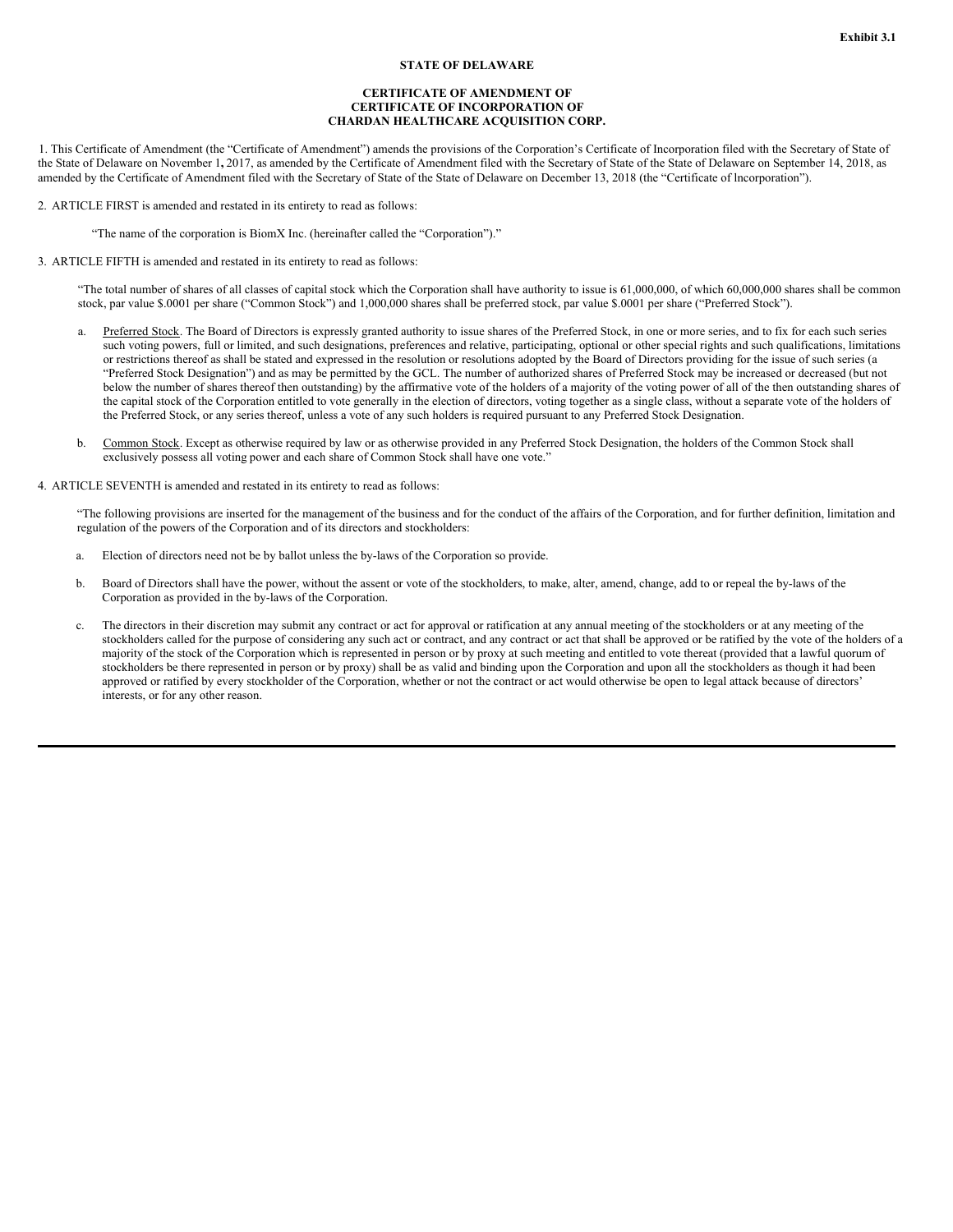- <span id="page-31-0"></span>d. In addition to the powers and authorities hereinbefore or by statute expressly conferred upon them, the directors are hereby empowered to exercise all such powers and do all such acts and things as may be exercised or done by the Corporation; subject, nevertheless, to the provisions of the statutes of Delaware, of this Amended and Restated Certificate oflncorporation, and to any bylaws from time to time made by the stockholders; provided, however, that no bylaw so made shall invalidate any prior act of the directors which would have been valid if such bylaws had not been made.
- e. The Board of Directors shall be divided into three classes: Class I, Class II and Class III. The number of directors in each class shall be fixed exclusively by the Board of Directors and shall be as nearly equal as possible. Following the filing of the amendment to the certificate of incorporation including this provision, the entire Board of Directors will be elected at the first Annual Meeting of Stockholders. At such first Annual Meeting of Stockholders, the directors in Class I shall be elected for a term expiring at the second Annual Meeting of Stockholders, the directors in Class II shall be elected for a term expiring at the third Annual Meeting of Stockholders and the directors in Class III shall be elected for a term expiring at the fourth Annual Meeting of Stockholders. Commencing at the second Annual Meeting of Stockholders following the filing of the amendment to the certificate of incorporation including this provision, and at each annual meeting thereafter, directors elected to succeed those directors whose terms expire shall be elected for a term of office to expire at the third succeeding annual meeting of stockholders after their election. Except as the GCL may otherwise require, in the interim between annual meetings of stockholders or special meetings of stockholders called for the election of directors and/or the removal of one or more directors and the filling of any vacancy in that connection, newly created directorships and any vacancies in the Board of Directors, including unfilled vacancies resulting from the removal of directors for cause, may be filled only by the vote of a majority of the remaining directors then in office, although less than a quorum (as defined in the Corporation's bylaws), or by the sole remaining director. All directors shall hold office until the expiration of their respective terms of office and until their successors shall have been elected and qualified. A director elected to fill a vacancy resulting from the death, resignation or removal of a director shall serve for the remainder of the full term of the director whose death, resignation or removal shall have created such vacancy and until his successor shall have been elected and qualified."

5. These amendments were duly adopted in accordance with the provisions of Section 242 of the General Corporation Law of the State of Delaware.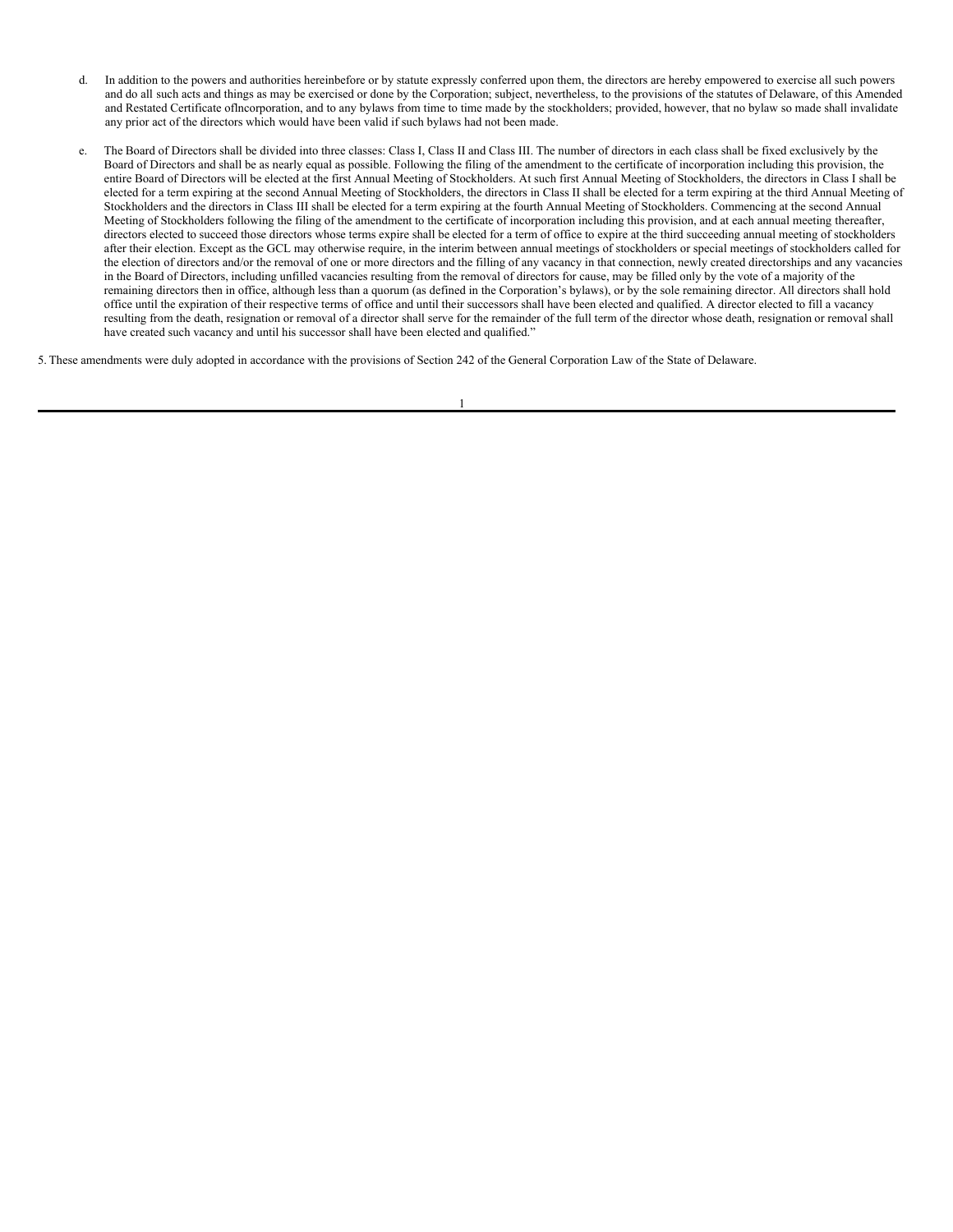**IN WITNESS WHEREOF,**said corporation has caused this certificate to be signed this 28th day of October 2019.

| By:<br>/s/ Jonas Grossman |  |
|---------------------------|--|
|---------------------------|--|

Name: Jonas Grossman Title: Chief Executive Officer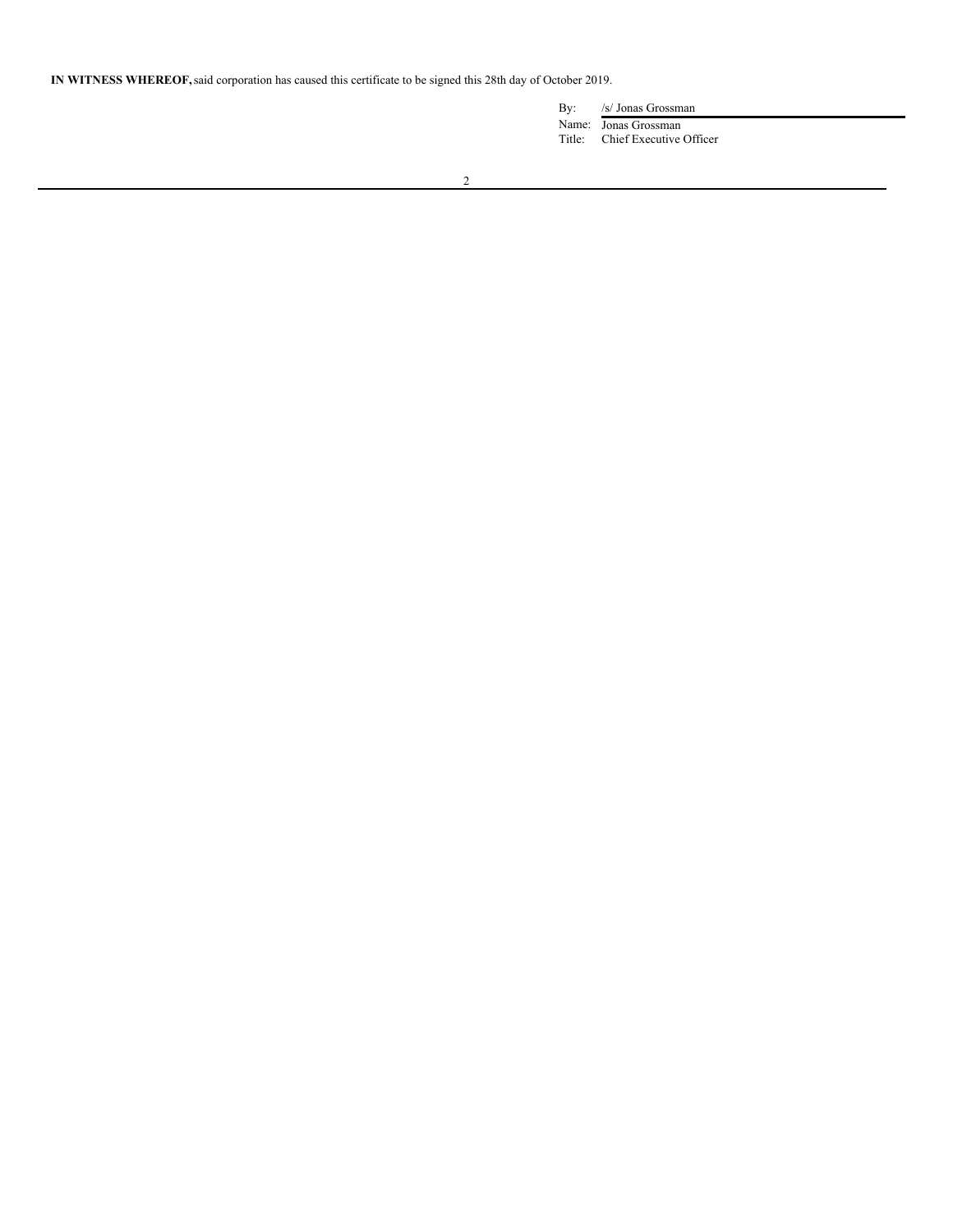## **CERTIFICATION OF CHIEF EXECUTIVE OFFICER PURSUANT TO RULE 13A-14(A) UNDER THE SECURITIES EXCHANGE ACT OF 1934, AS ADOPTED PURSUANT TO SECTION 302 OF THE SARBANES-OXLEY ACT OF 2002**

<span id="page-33-0"></span>I, Jonathan Solomon, certify that:

- 1. I have reviewed this Quarterly Report on Form 10-Q of BiomX Inc.;
- 2. Based on my knowledge, this report does not contain any untrue statement of a material fact or omit to state a material fact necessary to make the statements made, in light of the circumstances under which such statements were made, not misleading with respect to the period covered by this report;
- 3. Based on my knowledge, the financial statements, and other financial information included in this report, fairly present in all material respects the financial condition, results of operations and cash flows of the registrant as of, and for, the periods presented in this report;
- The registrant's other certifying officer(s) and I are responsible for establishing and maintaining disclosure controls and procedures (as defined in Exchange Act Rules 13a-15(e) and 15d-15(e)) for the registrant and internal control over financial reporting (as defined in Exchange Act Rules 13a-15(f) and 15d-15(f)) for the registrant and have:
	- a) Designed such disclosure controls and procedures, or caused such disclosure controls and procedures to be designed under our supervision, to ensure that material information relating to the registrant, is made known to us by others within those entities, particularly during the period in which this report is being prepared; and
	- b) Designed such internal control over financial reporting, or caused such internal control over financial reporting to be designed under our supervision, to provide reasonable assurance regarding the reliability of financial reporting and the preparation of financial statements for external purposes in accordance with generally accepted accounting principles; and
	- c) Evaluated the effectiveness of the registrant's disclosure controls and procedures and presented in this report our conclusions about the effectiveness of the disclosure controls and procedures, as of the end of the period covered by this report based on such evaluation; and
	- d) Disclosed in this report any change in the registrant's internal control over financial reporting that occurred during the registrant's most recent fiscal quarter that has materially affected, or is reasonably likely to materially affect, the registrant's internal control over financial reporting; and
- 5. The registrant's other certifying officer(s) and I have disclosed, based on our most recent evaluation of internal control over financial reporting, to the registrant's auditors and the audit committee of the registrant's board of directors (or persons performing the equivalent functions):
	- a) All significant deficiencies and material weaknesses in the design or operation of internal control over financial reporting which are reasonably likely to adversely affect the registrant's ability to record, process, summarize and report financial information; and
	- Any fraud, whether or not material, that involves management or other employees who have a significant role in the registrant's internal control over financial reporting.

Date: May 14, 2020

/s/ Jonathan Solomon

Jonathan Solomon Chief Executive Officer (Principal executive officer)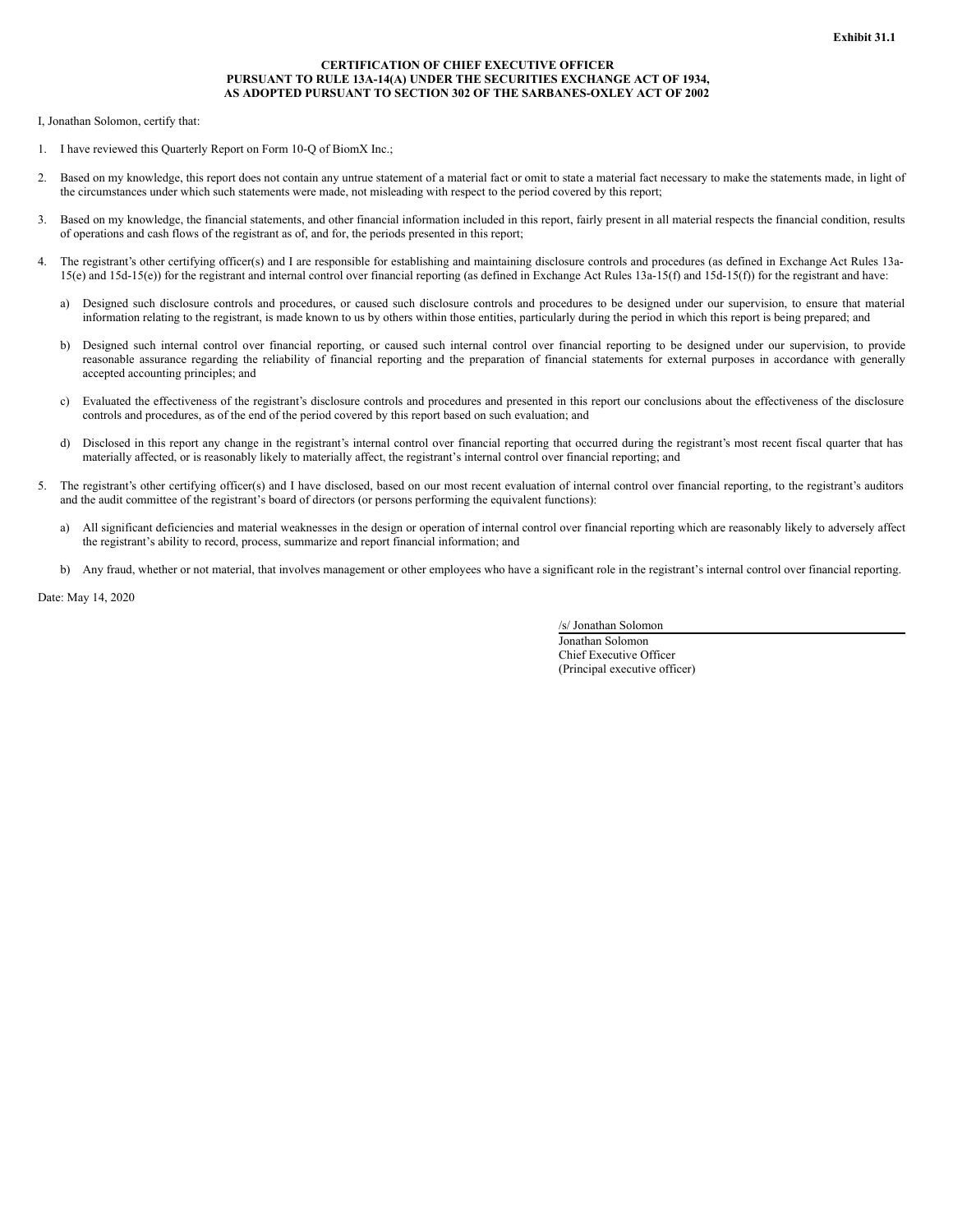## **CERTIFICATION OF CHIEF FINANCIAL OFFICER PURSUANT TO RULE 13A-14(A) UNDER THE SECURITIES EXCHANGE ACT OF 1934, AS ADOPTED PURSUANT TO SECTION 302 OF THE SARBANES-OXLEY ACT OF 2002**

<span id="page-34-0"></span>I, Marina Wolfson, certify that:

- 1. I have reviewed this Quarterly Report on Form 10-Q of BiomX Inc.;
- 2. Based on my knowledge, this report does not contain any untrue statement of a material fact or omit to state a material fact necessary to make the statements made, in light of the circumstances under which such statements were made, not misleading with respect to the period covered by this report;
- 3. Based on my knowledge, the financial statements, and other financial information included in this report, fairly present in all material respects the financial condition, results of operations and cash flows of the registrant as of, and for, the periods presented in this report;
- The registrant's other certifying officer(s) and I are responsible for establishing and maintaining disclosure controls and procedures (as defined in Exchange Act Rules 13a-15(e) and 15d-15(e)) for the registrant and internal control over financial reporting (as defined in Exchange Act Rules 13a-15(f) and 15d-15(f)) for the registrant and have:
	- a) Designed such disclosure controls and procedures, or caused such disclosure controls and procedures to be designed under our supervision, to ensure that material information relating to the registrant, is made known to us by others within those entities, particularly during the period in which this report is being prepared; and
	- b) Designed such internal control over financial reporting, or caused such internal control over financial reporting to be designed under our supervision, to provide reasonable assurance regarding the reliability of financial reporting and the preparation of financial statements for external purposes in accordance with generally accepted accounting principles; and
	- c) Evaluated the effectiveness of the registrant's disclosure controls and procedures and presented in this report our conclusions about the effectiveness of the disclosure controls and procedures, as of the end of the period covered by this report based on such evaluation; and
	- d) Disclosed in this report any change in the registrant's internal control over financial reporting that occurred during the registrant's most recent fiscal quarter that has materially affected, or is reasonably likely to materially affect, the registrant's internal control over financial reporting; and
- 5. The registrant's other certifying officer(s) and I have disclosed, based on our most recent evaluation of internal control over financial reporting, to the registrant's auditors and the audit committee of the registrant's board of directors (or persons performing the equivalent functions):
	- a) All significant deficiencies and material weaknesses in the design or operation of internal control over financial reporting which are reasonably likely to adversely affect the registrant's ability to record, process, summarize and report financial information; and
	- Any fraud, whether or not material, that involves management or other employees who have a significant role in the registrant's internal control over financial reporting.

Date: May 14, 2020

/s/ Marina Wolfson

Marina Wolfson Vice President for Finance and Operations (Principal financial officer)